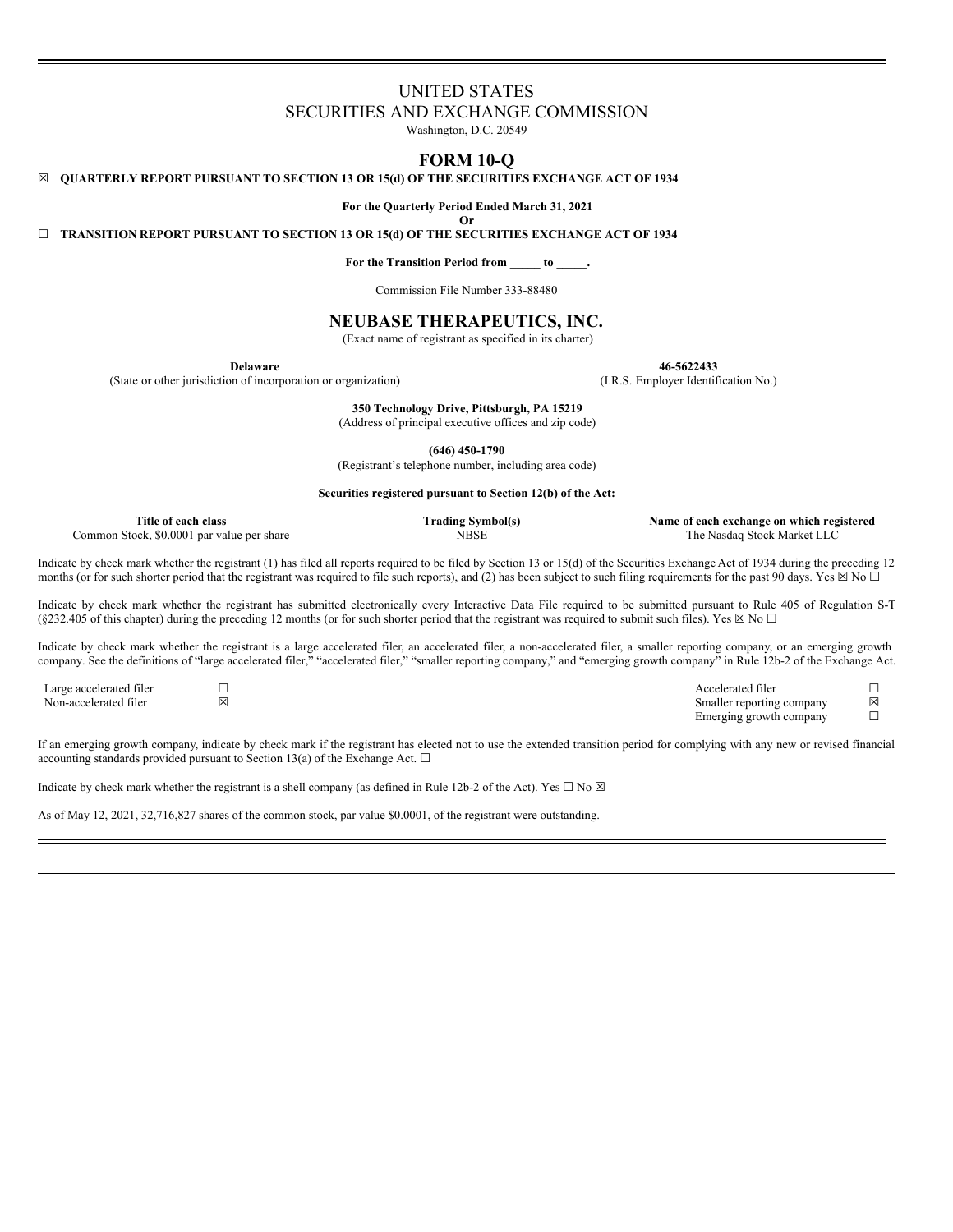| <b>PART I</b>     |                                                                                       | $\perp$         |
|-------------------|---------------------------------------------------------------------------------------|-----------------|
| ITEM 1.           | <b>FINANCIAL STATEMENTS</b>                                                           | $\underline{1}$ |
| <b>ITEM 2.</b>    | MANAGEMENT'S DISCUSSION AND ANALYSIS OF FINANCIAL CONDITION AND RESULTS OF OPERATIONS | 15              |
| <b>ITEM 3.</b>    | <b>QUANTITATIVE AND QUALITATIVE DISCLOSURES ABOUT MARKET RISK</b>                     | 24              |
| ITEM 4.           | <b>CONTROLS AND PROCEDURES</b>                                                        | 24              |
| <b>PART II</b>    |                                                                                       | 26              |
| ITEM 1.           | <b>LEGAL PROCEEDINGS</b>                                                              | 26              |
| ITEM 1A.          | <b>RISK FACTORS</b>                                                                   | 27              |
| ITEM 2.           | UNREGISTERED SALES OF EQUITY SECURITIES AND USE OF PROCEEDS                           | 27              |
| <b>ITEM 3.</b>    | DEFAULTS UPON SENIOR SECURITIES                                                       | 27              |
| ITEM 4.           | <b>MINE SAFETY DISCLOSURES</b>                                                        | 27              |
| ITEM 5.           | <b>OTHER INFORMATION</b>                                                              | 27              |
| ITEM 6.           | <b>EXHIBITS</b>                                                                       | 28              |
| <b>SIGNATURES</b> |                                                                                       | 29              |
|                   | $-i-$                                                                                 |                 |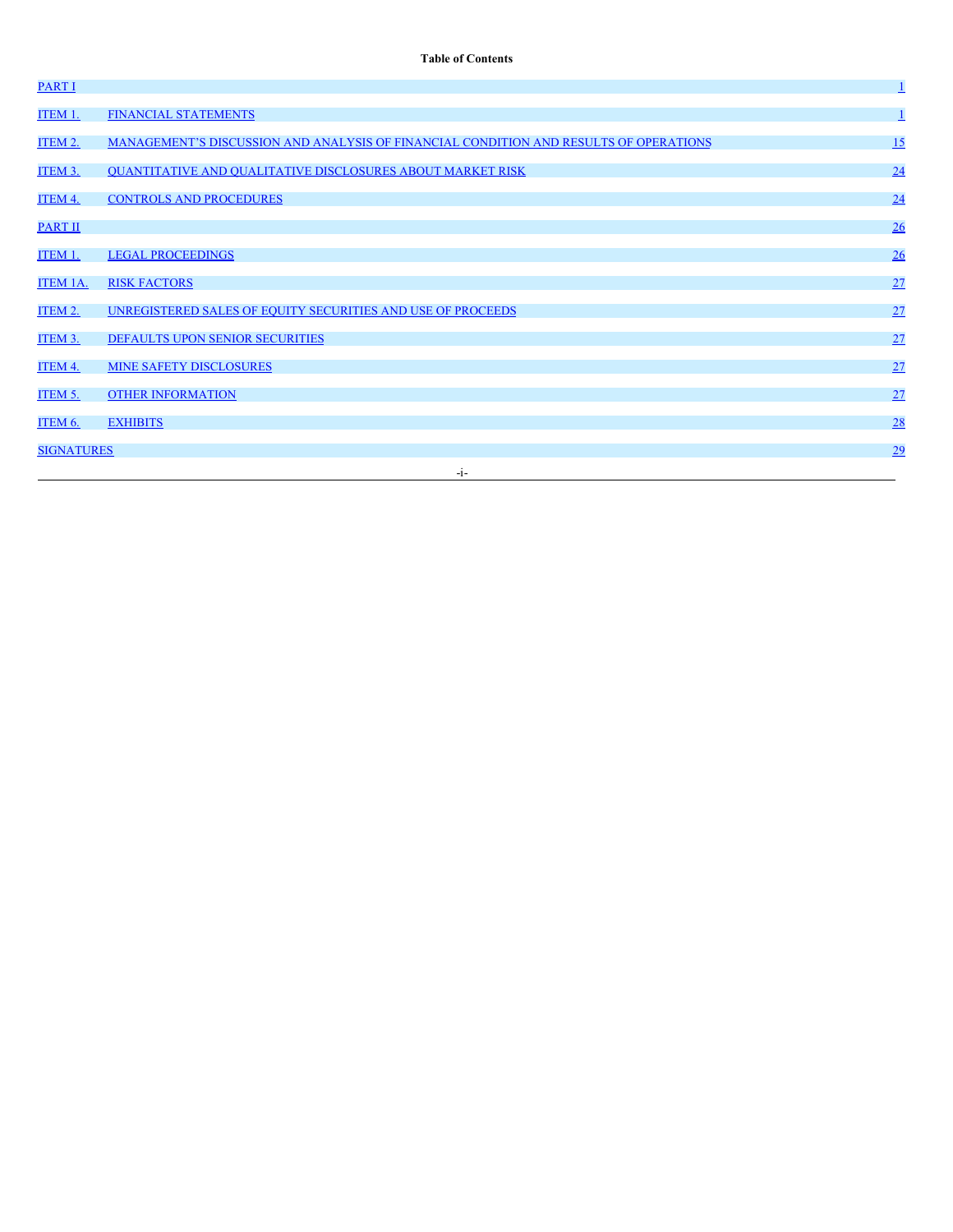# <span id="page-2-1"></span>**ITEM 1. FINANCIAL STATEMENTS**

#### <span id="page-2-0"></span>**NeuBase Therapeutics, Inc. and Subsidiaries Condensed Consolidated Balance Sheets (Unaudited)**

|                                                                                                                                                                                       |               | March 31,<br>2021 |              | September 30,<br>2020 |
|---------------------------------------------------------------------------------------------------------------------------------------------------------------------------------------|---------------|-------------------|--------------|-----------------------|
| <b>ASSETS</b>                                                                                                                                                                         |               |                   |              |                       |
| <b>CURRENT ASSETS</b>                                                                                                                                                                 |               |                   |              |                       |
| Cash and cash equivalents                                                                                                                                                             | $\mathbb{S}$  | 24, 246, 752      | <sup>S</sup> | 31,992,283            |
| Prepaid insurance                                                                                                                                                                     |               | 256,985           |              | 521,617               |
| Other prepaid expenses and current assets                                                                                                                                             |               | 436,394           |              | 294,640               |
| Total current assets                                                                                                                                                                  |               | 24,940,131        |              | 32,808,540            |
| EQUIPMENT, net                                                                                                                                                                        |               | 1,652,510         |              | 1,166,934             |
| <b>OTHER ASSETS</b>                                                                                                                                                                   |               |                   |              |                       |
| Investment                                                                                                                                                                            |               | 578,742           |              | 323,557               |
| Long-term prepaid insurance                                                                                                                                                           |               | 48,416            |              | 145,250               |
| Security deposit                                                                                                                                                                      |               | 253,565           |              |                       |
| Total other assets                                                                                                                                                                    |               | 880,723           |              | 468.807               |
| <b>TOTAL ASSETS</b>                                                                                                                                                                   | \$            | 27,473,364        | \$           | 34,444,281            |
| LIABILITIES AND STOCKHOLDERS' EQUITY                                                                                                                                                  |               |                   |              |                       |
| <b>CURRENT LIABILITIES</b>                                                                                                                                                            |               |                   |              |                       |
| Accounts payable                                                                                                                                                                      | \$            | 2,175,792         | S            | 1,505,042             |
| Accrued expenses and other current liabilities                                                                                                                                        |               | 1,130,343         |              | 555,883               |
| Warrant liabilities                                                                                                                                                                   |               | 229,442           |              | 950,151               |
| Insurance note payable                                                                                                                                                                |               |                   |              | 138,557               |
| <b>Total liabilities</b>                                                                                                                                                              |               | 3,535,577         |              | 3,149,633             |
| <b>COMMITMENTS AND CONTINGENCIES</b>                                                                                                                                                  |               |                   |              |                       |
|                                                                                                                                                                                       |               |                   |              |                       |
| STOCKHOLDERS' EQUITY                                                                                                                                                                  |               |                   |              |                       |
| Preferred stock, \$0.0001 par value; 10,000,000 shares authorized; no shares issued and outstanding as of March 31, 2021 and<br>September 30, 2020                                    |               |                   |              |                       |
| Common stock, \$0.0001 par value; 250,000,000 shares authorized; 23,180,024 and 23,154,084 shares issued and outstanding as of<br>March 31, 2021 and September 30, 2020, respectively |               | 2,317             |              | 2,315                 |
| Additional paid-in capital                                                                                                                                                            |               | 77,082,072        |              | 74,850,935            |
| Accumulated deficit                                                                                                                                                                   |               | (53, 146, 602)    |              | (43, 558, 602)        |
| Total stockholders' equity                                                                                                                                                            |               | 23,937,787        |              | 31,294,648            |
|                                                                                                                                                                                       |               |                   |              |                       |
| TOTAL LIABILITIES AND STOCKHOLDERS' EQUITY                                                                                                                                            | <sup>\$</sup> | 27,473,364        | S            | 34,444,281            |

The accompanying notes are an integral part of these unaudited condensed consolidated financial statements.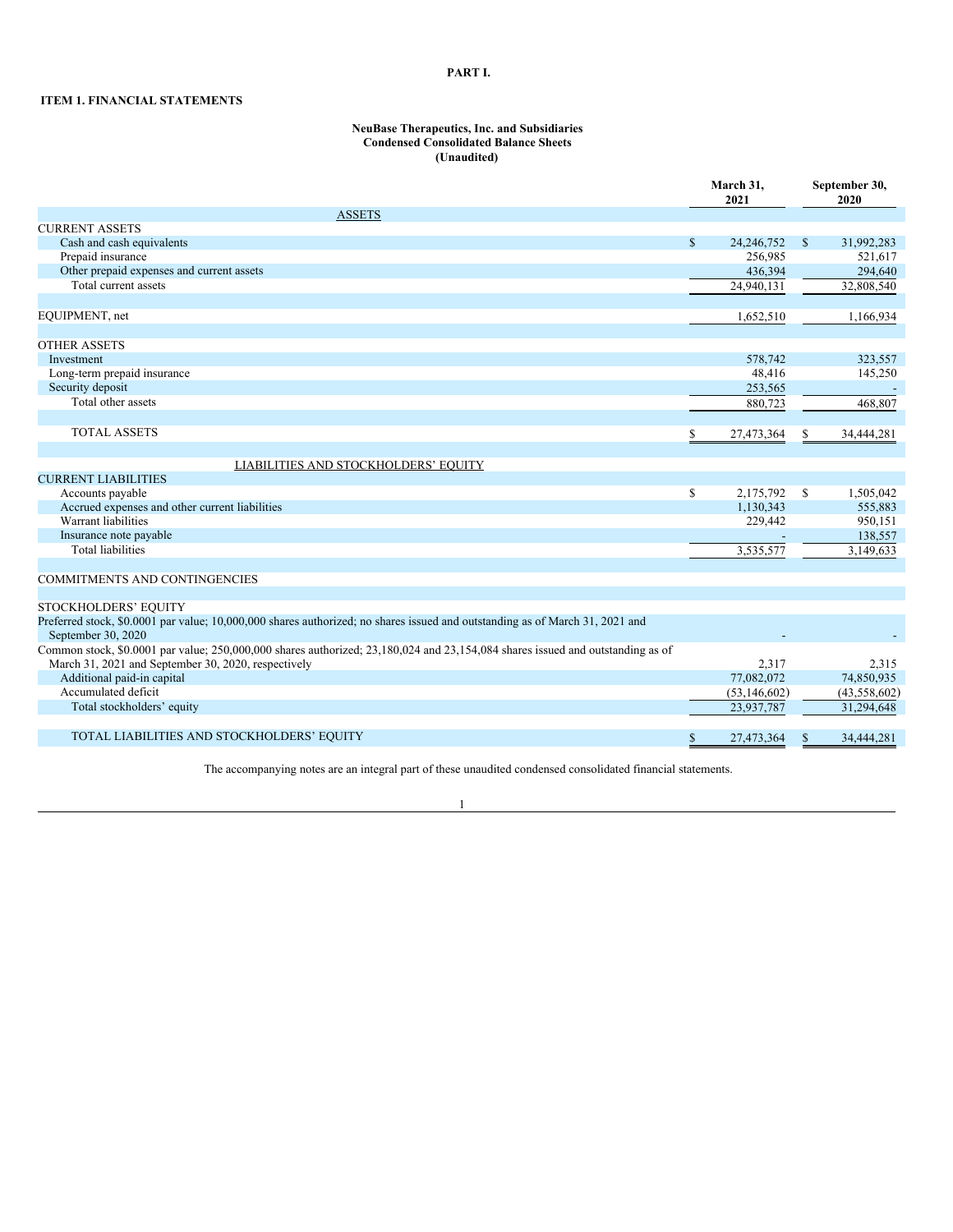### **NeuBase Therapeutics, Inc. and Subsidiaries Condensed Consolidated Statements of Operations (Unaudited)**

|                                              | Three Months ended March 31. |   |             | Six Months ended March 31. |                |   |             |  |
|----------------------------------------------|------------------------------|---|-------------|----------------------------|----------------|---|-------------|--|
|                                              | 2021                         |   | 2020        |                            | 2021           |   | 2020        |  |
| <b>OPERATING EXPENSES</b>                    |                              |   |             |                            |                |   |             |  |
| General and administrative                   | \$<br>2,721,640              | S | 2,739,021   | S                          | 5,363,110      | S | 5,293,701   |  |
| Research and development                     | 3,174,129                    |   | 1,616,009   |                            | 5,194,053      |   | 2,843,695   |  |
| <b>TOTAL OPERATING EXPENSES</b>              | 5,895,769                    |   | 4,355,030   |                            | 10,557,163     |   | 8,137,396   |  |
|                                              |                              |   |             |                            |                |   |             |  |
| <b>LOSS FROM OPERATIONS</b>                  | (5,895,769)                  |   | (4,355,030) |                            | (10, 557, 163) |   | (8,137,396) |  |
|                                              |                              |   |             |                            |                |   |             |  |
| OTHER INCOME (EXPENSE)                       |                              |   |             |                            |                |   |             |  |
| Interest expense                             | (6, 460)                     |   | (342)       |                            | (16, 197)      |   | (1,653)     |  |
| Interest income                              | 9,466                        |   |             |                            | 9,466          |   |             |  |
| Change in fair value of warrant liabilities  | 90,597                       |   | 69,944      |                            | 720,709        |   | (624, 190)  |  |
| Equity in losses on equity method investment | (36, 127)                    |   | (92, 842)   |                            | (61, 539)      |   | (117, 351)  |  |
| Other income (expense)                       | 316,724                      |   |             |                            | 316,724        |   | (3,230)     |  |
| Total other income (expense), net            | 374,200                      |   | (23,240)    |                            | 969,163        |   | (746, 424)  |  |
|                                              |                              |   |             |                            |                |   |             |  |
| <b>NET LOSS</b>                              | (5,521,569)                  |   | (4,378,270) |                            | (9,588,000)    |   | (8,883,820) |  |
|                                              |                              |   |             |                            |                |   |             |  |
| BASIC AND DILUTED LOSS PER SHARE             | (0.24)                       | S | (0.26)      | S                          | (0.41)         | S | (0.52)      |  |
|                                              |                              |   |             |                            |                |   |             |  |
| WEIGHTED AVERAGE SHARES OUTSTANDING:         |                              |   |             |                            |                |   |             |  |
| <b>BASIC AND DILUTED</b>                     | 23,179,646                   |   | 17,075,875  |                            | 23,176,877     |   | 17,073,765  |  |
|                                              |                              |   |             |                            |                |   |             |  |

The accompanying notes are an integral part of these unaudited condensed consolidated financial statements.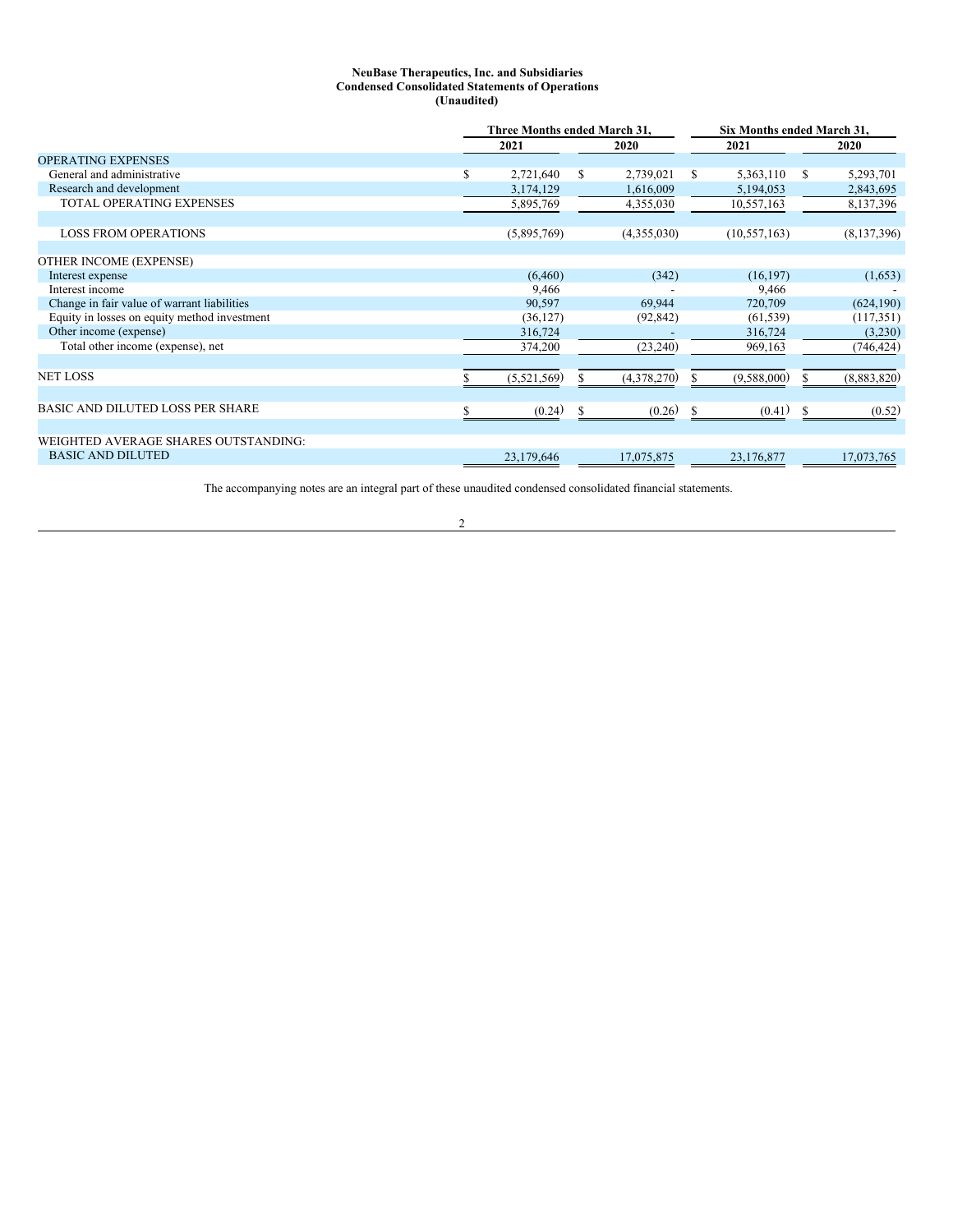## **NeuBase Therapeutics, Inc. and Subsidiaries Condensed Consolidated Statements of Stockholders' Equity For the Three and Six Months Ended March 31, 2021 and 2020 (Unaudited)**

|                                           | Common Stock  |        |         | <b>Additional</b> |  |                | Total       |               |
|-------------------------------------------|---------------|--------|---------|-------------------|--|----------------|-------------|---------------|
|                                           |               |        | Paid-In |                   |  |                | Accumulated | Stockholders' |
|                                           | <b>Shares</b> | Amount |         | Capital           |  | <b>Deficit</b> | Equity      |               |
| <b>Balance as of December 31, 2020</b>    | 23, 177, 591  | 2,317  |         | 76.139.964        |  | (47, 625, 033) | 28,517,248  |               |
| Stock-based compensation expense          |               |        |         | 942.108           |  |                | 942,108     |               |
| Issuance of restricted stock for services | 2,433         |        |         |                   |  |                |             |               |
| Net loss                                  |               |        |         |                   |  | (5.521.569)    | (5,521,569) |               |
| <b>Balance as of March 31, 2021</b>       | 23.180.024    | 2,317  |         | 77.082.072        |  | (53, 146, 602) | 23,937,787  |               |

|                                           | Common Stock  |  |        | <b>Additional</b> |                    |  |                        | <b>Total</b>            |
|-------------------------------------------|---------------|--|--------|-------------------|--------------------|--|------------------------|-------------------------|
|                                           | <b>Shares</b> |  | Amount |                   | Paid-In<br>Capital |  | Accumulated<br>Deficit | Stockholders'<br>Equity |
| <b>Balance as of September 30, 2020</b>   | 23.154.084    |  | 2,315  |                   | 74.850.935         |  | (43,558,602)           | 31,294,648              |
| Stock-based compensation expense          |               |  |        |                   | 2,118,693          |  |                        | 2,118,693               |
| Issuance of restricted stock for services | 4,364         |  |        |                   |                    |  |                        |                         |
| Exercise of stock options                 | 21.576        |  |        |                   | 112.444            |  |                        | 112,446                 |
| Net loss                                  |               |  |        |                   |                    |  | (9.588,000)            | (9,588,000)             |
| Balance as of March 31, 2021              | 23,180,024    |  | 2.317  |                   | 77,082,072         |  | (53.146.602)           | 23,937,787              |

|                                           | <b>Common Stock</b> |        |                   | <b>Additional</b>  |  |                               |       | <b>Total</b>                   |
|-------------------------------------------|---------------------|--------|-------------------|--------------------|--|-------------------------------|-------|--------------------------------|
|                                           | <b>Shares</b>       | Amount |                   | Paid-In<br>Capital |  | Accumulated<br><b>Deficit</b> |       | Stockholders'<br><b>Equity</b> |
| <b>Balance as of December 31, 2019</b>    | 17,077,873          | 1,708  |                   | 37,705,984         |  | (30,679,632)                  |       | 7,028,060                      |
| Stock-based compensation expense          |                     |        |                   | 1,339,410          |  |                               |       | 1,339,410                      |
| Issuance of restricted stock for services | 2,752               |        |                   |                    |  |                               |       |                                |
| Net loss                                  |                     |        |                   |                    |  | (4,378,270)                   |       | (4,378,270)                    |
| Balance as of March 31, 2020              | 17,080,625          | 1,708  |                   | 39,045,394         |  | (35,057,902)                  |       | 3,989,200                      |
|                                           | <b>Common Stock</b> |        | <b>Additional</b> |                    |  |                               | Total |                                |
|                                           |                     |        |                   | Paid-In            |  | Accumulated                   |       | Stockholders'                  |
|                                           | <b>Shares</b>       | Amount |                   | Capital            |  | Deficit                       |       | Equity                         |
| Balance as of September 30, 2019          | 17,077,873          | 1,708  | $\mathbf{S}$      | 36,201,758         |  | (26, 174, 082)                |       | 10,029,384                     |
| Stock-based compensation expense          |                     |        |                   | 2,843,636          |  |                               |       | 2,843,636                      |
| Issuance of restricted stock for services | 2,752               |        |                   |                    |  |                               |       |                                |
| Net loss                                  |                     |        |                   |                    |  | (8,883,820)                   |       | (8,883,820)                    |

The accompanying notes are an integral part of these unaudited condensed consolidated financial statements.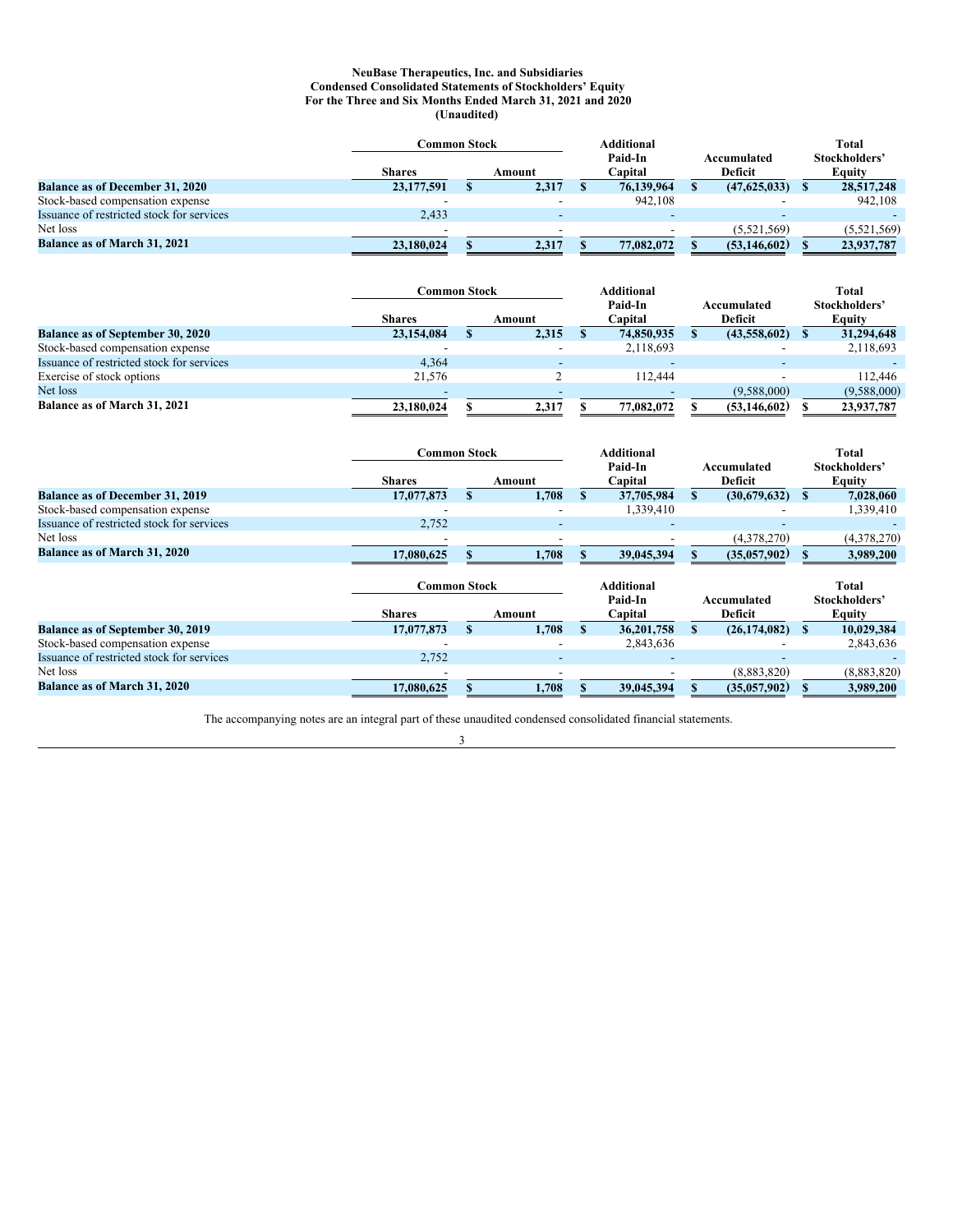# **NeuBase Therapeutics, Inc. and Subsidiaries Condensed Consolidated Statements of Cash Flows (Unaudited)**

|                                                                                         |                           | Six Months ended March 31, |             |  |
|-----------------------------------------------------------------------------------------|---------------------------|----------------------------|-------------|--|
|                                                                                         | 2021                      |                            | 2020        |  |
| <b>Cash flows from operating activities</b>                                             |                           |                            |             |  |
| Net loss                                                                                | \$                        | (9,588,000)<br>S.          | (8,883,820) |  |
| Adjustments to reconcile net loss to net cash used in operating activities              |                           |                            |             |  |
| Stock-based compensation                                                                |                           | 2,118,693                  | 2,843,636   |  |
| Change in fair value of warrant liabilities                                             |                           | (720, 709)                 | 624,190     |  |
| Depreciation and amortization                                                           |                           | 151,418                    | 199,500     |  |
| Loss on marketable security                                                             |                           | 15,006                     |             |  |
| Loss on disposal of fixed asset                                                         |                           |                            | 3,230       |  |
| Equity in losses on equity method investment                                            |                           | 61,539                     | 117,351     |  |
| Gain on sale of intellectual property                                                   |                           | (316, 724)                 |             |  |
| Changes in operating assets and liabilities                                             |                           |                            |             |  |
| Prepaid insurance, other prepaid expenses and current assets                            |                           | 122,878                    | 214,698     |  |
| Long-term prepaid insurance                                                             |                           | 96,834                     | 96,833      |  |
| Security deposit                                                                        |                           | (253, 565)                 |             |  |
| Accounts payable                                                                        |                           | 436,646                    | 186,911     |  |
| Accrued expenses and other current liabilities                                          |                           | 574,460                    | 340,288     |  |
| Net cash used in operating activities                                                   |                           | (7,301,524)                | (4,257,183) |  |
| Cash flows from investing activities                                                    |                           |                            |             |  |
| Purchase of laboratory and office equipment                                             |                           | (402, 890)                 | (161, 916)  |  |
| Purchase of marketable securities                                                       | (29,996,904)              |                            |             |  |
| Sale of marketable securities                                                           | 29,981,898                |                            |             |  |
| Net cash used in investing activities                                                   |                           | (417, 896)                 | (161, 916)  |  |
| <b>Cash flows from financing activities</b>                                             |                           |                            |             |  |
| Principal payment of financed insurance                                                 |                           | (138, 557)                 | (122, 919)  |  |
| Proceeds from exercise of stock options                                                 |                           | 112,446                    |             |  |
| Net cash used in financing activities                                                   |                           | (26,111)                   | (122, 919)  |  |
| Net decrease in cash and cash equivalents                                               | (7,745,531)               |                            | (4,542,018) |  |
| Cash and cash equivalents, beginning of period                                          | 31,992,283                |                            | 10,313,966  |  |
| Cash and cash equivalents, end of period                                                | $\mathbf S$<br>24,246,752 | $\mathbf{s}$               | 5,771,948   |  |
|                                                                                         |                           |                            |             |  |
| Supplemental disclosure of cash flow information:                                       |                           |                            |             |  |
| Cash paid for interest                                                                  | \$                        | 10,400<br><sup>\$</sup>    | 1,668       |  |
|                                                                                         |                           |                            |             |  |
| Non-cash investing and financing activities:                                            |                           |                            |             |  |
| Deferred offering costs, accrued but not yet paid                                       | $\mathcal{S}$             | $\mathbf S$                | 196,724     |  |
| Purchases of laboratory and office equipment in accounts payable                        | \$                        | 234,104<br>S               |             |  |
| Preferred shares in DepYmed received as consideration for sale of intellectual property | $\mathbb{S}$              | $\mathcal{S}$<br>316,724   |             |  |

The accompanying notes are an integral part of these unaudited condensed consolidated financial statements.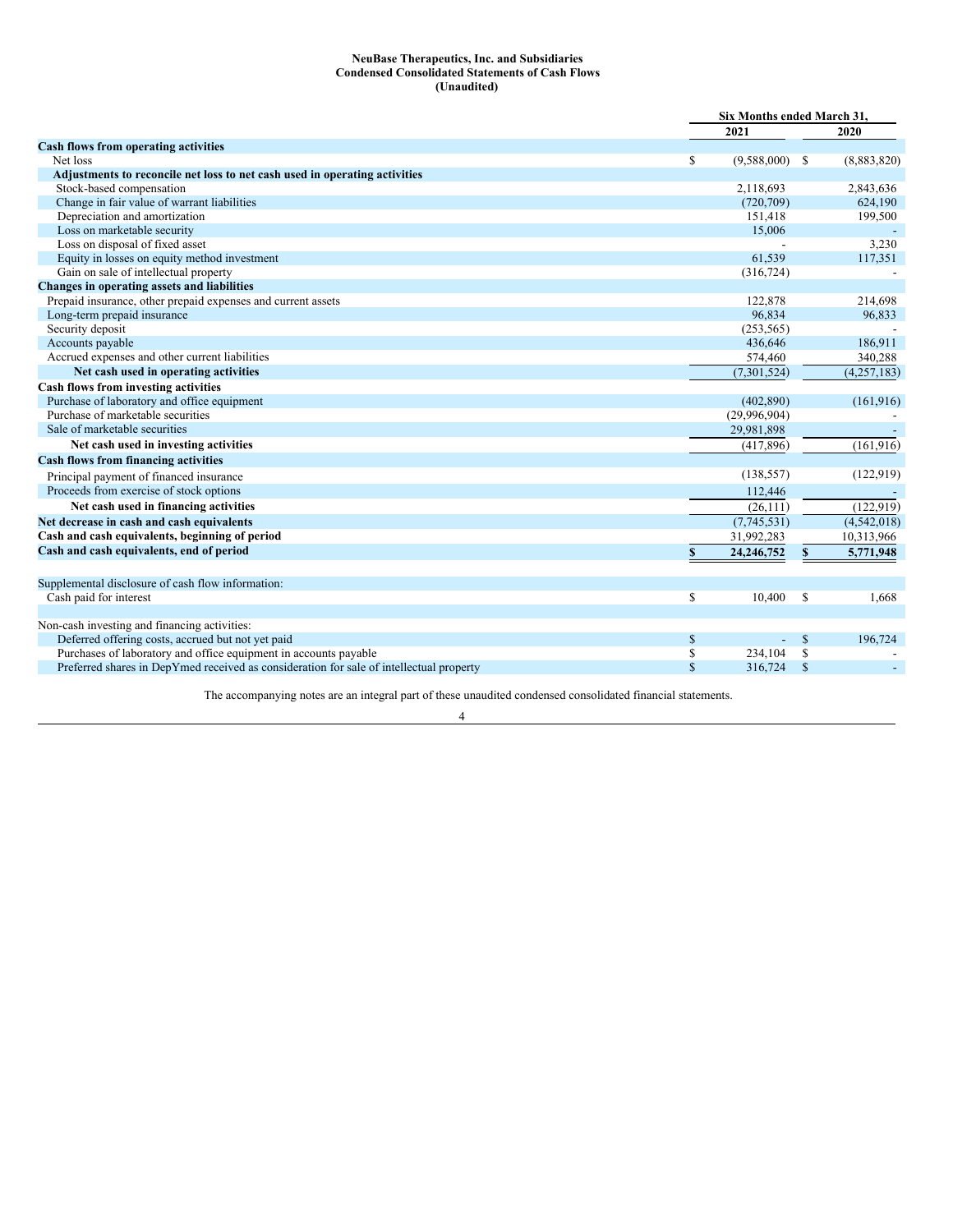### **1. Organization and Description of Business**

NeuBase Therapeutics, Inc. and subsidiaries (the "Company" or "NeuBase") is developing a modular peptide-nucleic acid ("PNA") antisense oligo ("PATrOL™") platform to address genetic diseases, with a single, cohesive approach. The PATrOL™-enabled anti-gene therapies are designed to improve upon current genetic medicine strategies by combining the advantages of synthetic approaches with the precision of antisense technologies. NeuBase plans to use its platform to address diseases which have a genetic source, with an initial focus on Myotonic Dystrophy Type 1 ("DM1") and Huntington's Disease ("HD"), as well as other genetic disorders and cancer.

NeuBase is a pre-clinical-stage biopharmaceutical company and continues to develop its clinical and regulatory strategy with its internal research and development team with a view toward prioritizing market introduction as quickly as possible. NeuBase's lead programs are NT0100 and NT0200.

The NT0100 program is a PATrOL™-enabled therapeutic program being developed to target the mutant expansion in the HD messenger ribonucleic acid ("mRNA"). The NT0100 program includes proprietary PNAs which have the potential to be highly selective for the mutant transcript vs. the wild-type transcribed allele and the expectation to be applicable for all HD patients as it directly targets the expansion itself, and has the potential to be delivered systemically. PATrOL™-enabled drugs also have the unique ability to open RNA secondary structures and bind to either the primary nucleotide sequences or the secondary and/or tertiary structures. NeuBase believes the NT0100 program addresses an unmet need for a disease which currently has no effective therapeutics that target the core etiology of the condition. NeuBase believes there is a large opportunity in the U.S. and European markets for drugs in this space.

The NT0200 program is a PATrOL<sup>TM</sup>-enabled therapeutic program being developed to target the mutant expansion in the DM1 disease mRNA. The NT0200 program includes several proprietary PNAs which have the potential to be highly selective for the mutant transcript versus the wild-type transcribed allele and the expectation to be effective for nearly all DM1 patients as it directly targets the expansion itself. NeuBase believes the NT0200 program addresses an unmet need for a disease which currently has no effective therapeutics that target the core etiology of the condition. NeuBase believes there is a large opportunity in the U.S. and European markets for drugs in this space.

## **2. Significant Accounting Policies**

# *Basis of Presentation*

The accompanying unaudited condensed consolidated financial statements should be read in conjunction with the audited financial statements and notes thereto as of and for the year ended September 30, 2020 included in the Company's Annual Report on Form 10-K (the "Annual Report") filed with the Securities and Exchange Commission ("SEC") on December 23, 2020. The consolidated financial statements include the accounts of the Company and its wholly owned subsidiaries. All intercompany accounts and transactions have been eliminated during the consolidation process. The Company manages its operations as a single segment for the purposes of assessing performance and making operating decisions. The accompanying unaudited condensed consolidated financial statements have been prepared by the Company in accordance with accounting principles generally accepted in the United States ("GAAP") for interim financial information and in accordance with the instructions to Form 10-Q and Article 8 of Regulation S-X. Accordingly, certain information and footnote disclosures normally included in financial statements prepared in accordance with GAAP have been condensed or omitted. In the opinion of management, the accompanying unaudited condensed consolidated financial statements for the periods presented reflect all adjustments, consisting of only normal, recurring adjustments, necessary to fairly state the Company's financial position, results of operations and cash flows. The unaudited condensed consolidated financial statements for the interim periods are not necessarily indicative of results for the full year. The preparation of these unaudited condensed consolidated financial statements requires the Company to make estimates and judgments that affect the amounts reported in the financial statements and the accompanying notes. The Company's actual results may differ from these estimates under different assumptions or conditions.

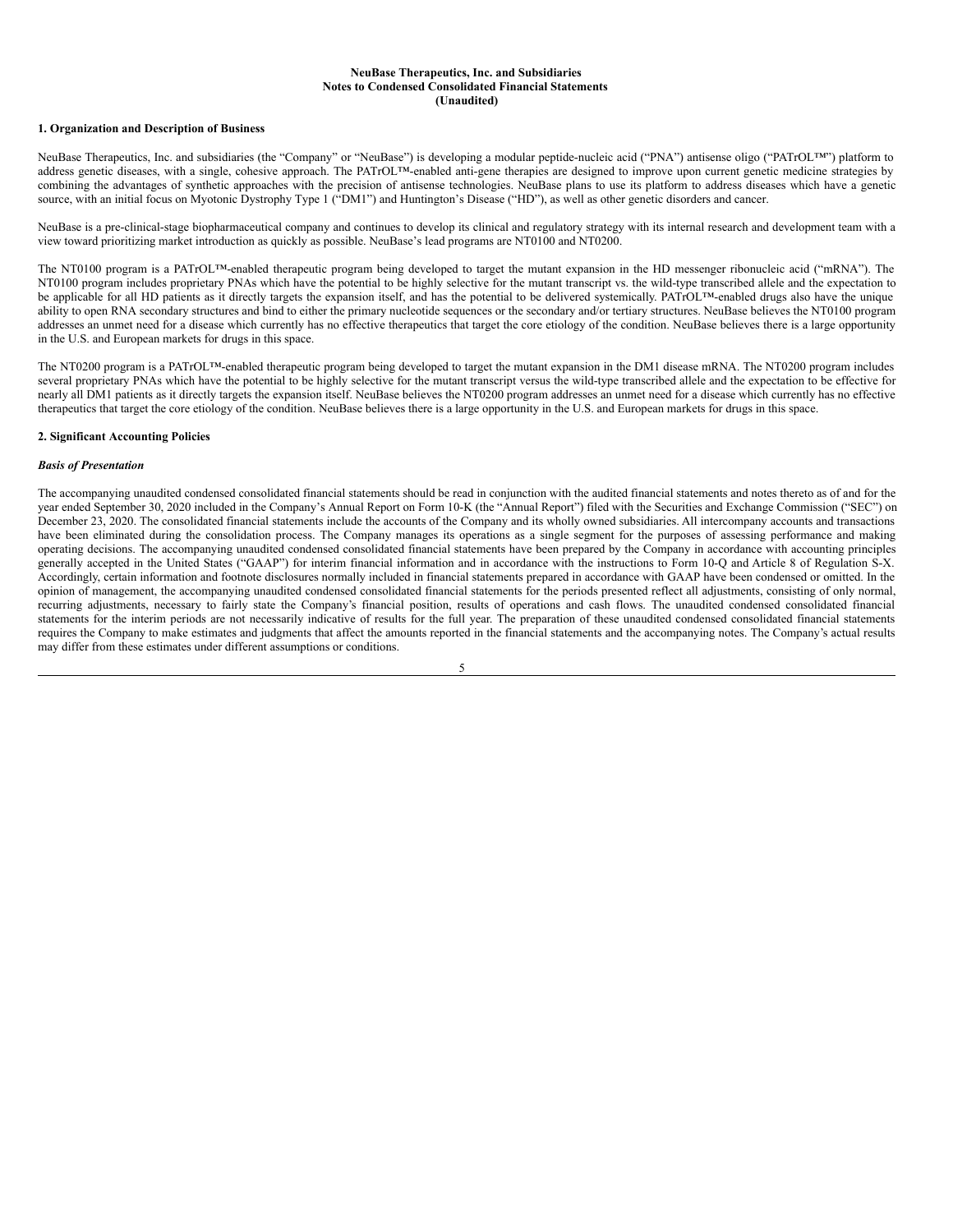# *Use of Estimates*

The preparation of financial statements in conformity with GAAP requires management to make estimates and assumptions that affect the reported amounts of assets and liabilities and disclosure of contingent assets and liabilities at the date of the financial statements and the reported amounts of expenses during the reporting period. The most significant estimates in the Company's unaudited condensed consolidated financial statements relate to the valuation of stock-based compensation, the fair value of warrant liabilities and the valuation allowance of deferred tax assets resulting from net operating losses. These estimates and assumptions are based on current facts, historical experience and various other factors believed to be reasonable under the circumstances, the results of which form the basis for making judgments about the carrying values of assets and liabilities and the recording of expenses that are not readily apparent from other sources.

The Company assesses and updates estimates each period to reflect current information, such as the economic considerations related to the impact that the novel coronavirus disease ("COVID-19") could have on its significant accounting estimates (see Part II, Item 1A – Risk Factors—"Our operations may be adversely affected by the coronavirus outbreak, and we face risks that could impact our business" in the Company's Annual Report on Form 10-K for the fiscal year ended September 30, 2020 for further discussion of the effect of the COVID-19 pandemic on the Company's operations). Actual results may differ materially and adversely from these estimates. To the extent there are material differences between the estimates and actual results, the Company's future results of operations will be affected.

#### *Fair Value Measurements*

Fair value measurements are based on the premise that fair value is an exit price representing the amount that would be received to sell an asset or paid to transfer a liability in an orderly transaction between market participants. As such, fair value is a market-based measurement that should be determined based on assumptions that market participants would use in pricing an asset or liability. As a basis for considering such assumptions, the following three-tier fair value hierarchy has been used in determining the inputs used in measuring fair value:

Level 1 – Quoted prices in active markets for identical assets or liabilities on the reporting date.

Level 2 – Pricing inputs are based on quoted prices for similar instruments in active markets, quoted prices for identical or similar instruments in markets that are not active and model-based valuation techniques for which all significant assumptions are observable in the market or can be corroborated by observable market data for substantially the full term of the assets or liabilities.

Level 3 – Pricing inputs are generally unobservable and include situations where there is little, if any, market activity for the investment. The inputs into the determination of fair value require management's judgment or estimation of assumptions that market participants would use in pricing the assets or liabilities. The fair values are therefore determined using factors that involve considerable judgment and interpretations, including but not limited to private and public comparables, third-party appraisals, discounted cash flow models, and fund manager estimates.

Financial instruments measured at fair value are classified in their entirety based on the lowest level of input that is significant to the fair value measurement. Management's assessment of the significance of a particular input to the fair value measurement in its entirety requires judgment and considers factors specific to the asset or liability. The use of different assumptions and/or estimation methodologies may have a material effect on estimated fair values. Accordingly, the fair value estimates disclosed or initial amounts recorded may not be indicative of the amount that the Company or holders of the instruments could realize in a current market exchange.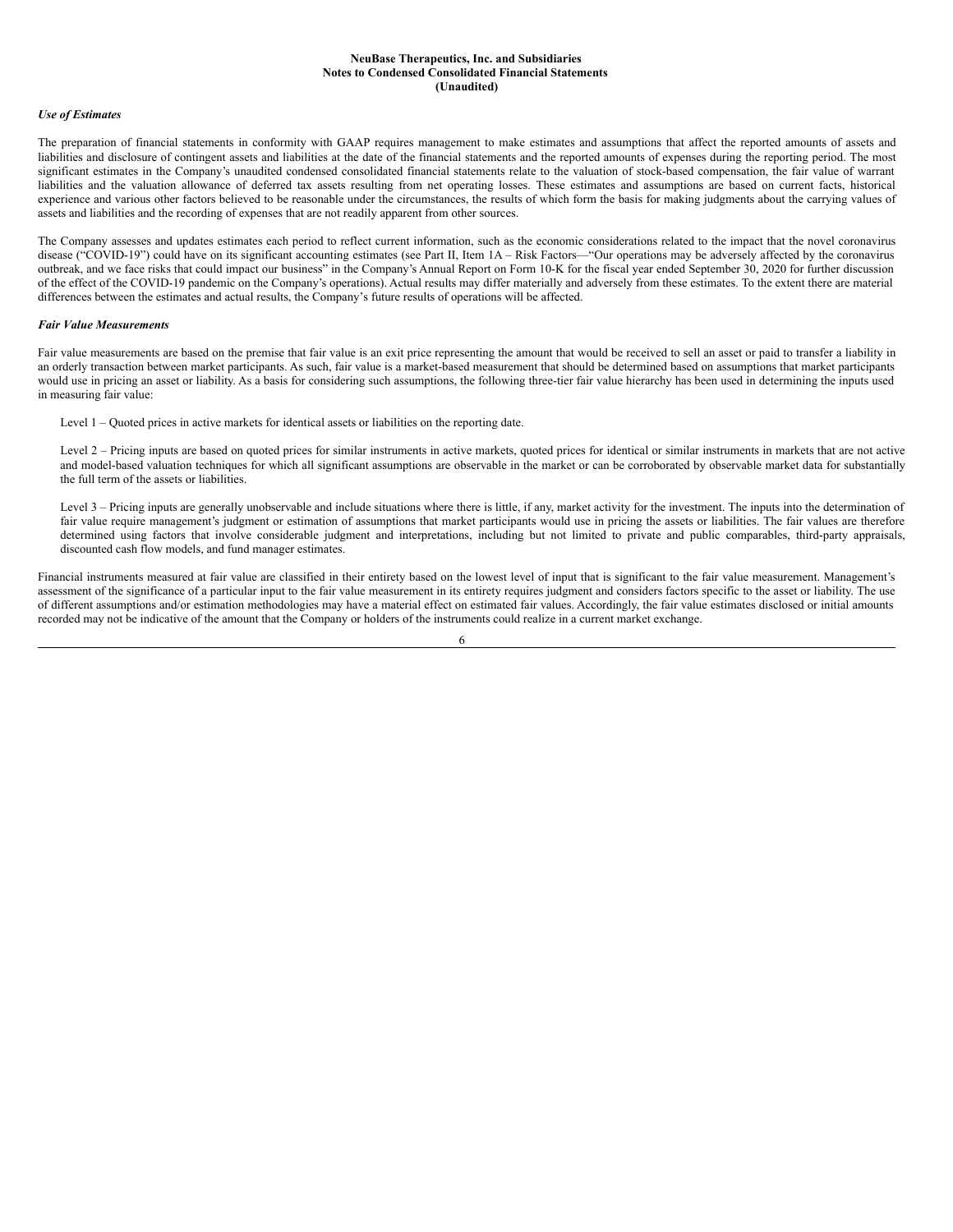# *Marketable Securities*

Marketable securities are classified as trading and are carried at fair value. The Company's marketable securities consist of corporate bonds and highly liquid mutual funds and exchange-traded & closed-end funds which are valued at quoted market prices. The Company had no marketable securities as of March 31, 2021 and September 30, 2020.

#### *Net Loss Per Share*

Basic net loss per share is computed by dividing net loss applicable to common stockholders by the weighted average number of shares of common stock outstanding during each period. Diluted net loss per share includes the dilutive effect, if any, from the potential exercise or conversion of securities, such as convertible debt, warrants and stock options that would result in the issuance of incremental shares of common stock. In computing the basic and diluted net loss per share applicable to common stockholders, the weighted average number of shares remains the same for both calculations due to the fact that when a net loss exists, dilutive shares are not included in the calculation as the impact is anti-dilutive.

The following potentially dilutive securities outstanding as of March 31, 2021 and 2020 have been excluded from the computation of diluted weighted average shares outstanding, as they would be anti-dilutive:

|                                | As of March 31. |           |  |
|--------------------------------|-----------------|-----------|--|
|                                | 2021            | 2020      |  |
| Common stock purchase options  | 6,552,884       | 6,506,966 |  |
| Unvested restricted stock      | -               | 3,125     |  |
| Common stock purchase warrants | 820,939         | 715.939   |  |
|                                | 7.373.823       | .226.030  |  |

#### *Recent Accounting Pronouncements*

In December 2019, the Financial Accounting Standards Board ("FASB") issued Accounting Standards Update ("ASU") No. 2019-12, "Income Taxes (Topic 740): Simplifying the Accounting for Income Taxes" ("ASU 2019-12"), which is intended to simplify various aspects related to accounting for income taxes. ASU 2019-12 removes certain exceptions to the general principles in Topic 740 and also clarifies and amends existing guidance to improve consistent application. This guidance is effective for fiscal years, and interim periods within those fiscal years, beginning after December 15, 2020, with early adoption permitted. The Company is currently evaluating the impact of this standard on its consolidated financial statements and related disclosures.

In June 2016, the FASB issued ASU No. 2016-13, "Financial Instruments- Credit Losses (Topic 326): Measurement of Credit Losses on Financial Instruments" ("ASU 2016- 13"). This guidance introduces a new model for recognizing credit losses on financial instruments based on an estimate of current expected credit losses. ASU 2016-13 also provides updated guidance regarding the impairment of available-for-sale debt securities and includes additional disclosure requirements. The new guidance is effective for public business entities that meet the definition of a Smaller Reporting Company as defined by the Securities and Exchange Commission for interim and annual periods beginning after December 15, 2022. Early adoption is permitted. The Company is currently evaluating the impact of this standard on its consolidated financial statements and related disclosures.

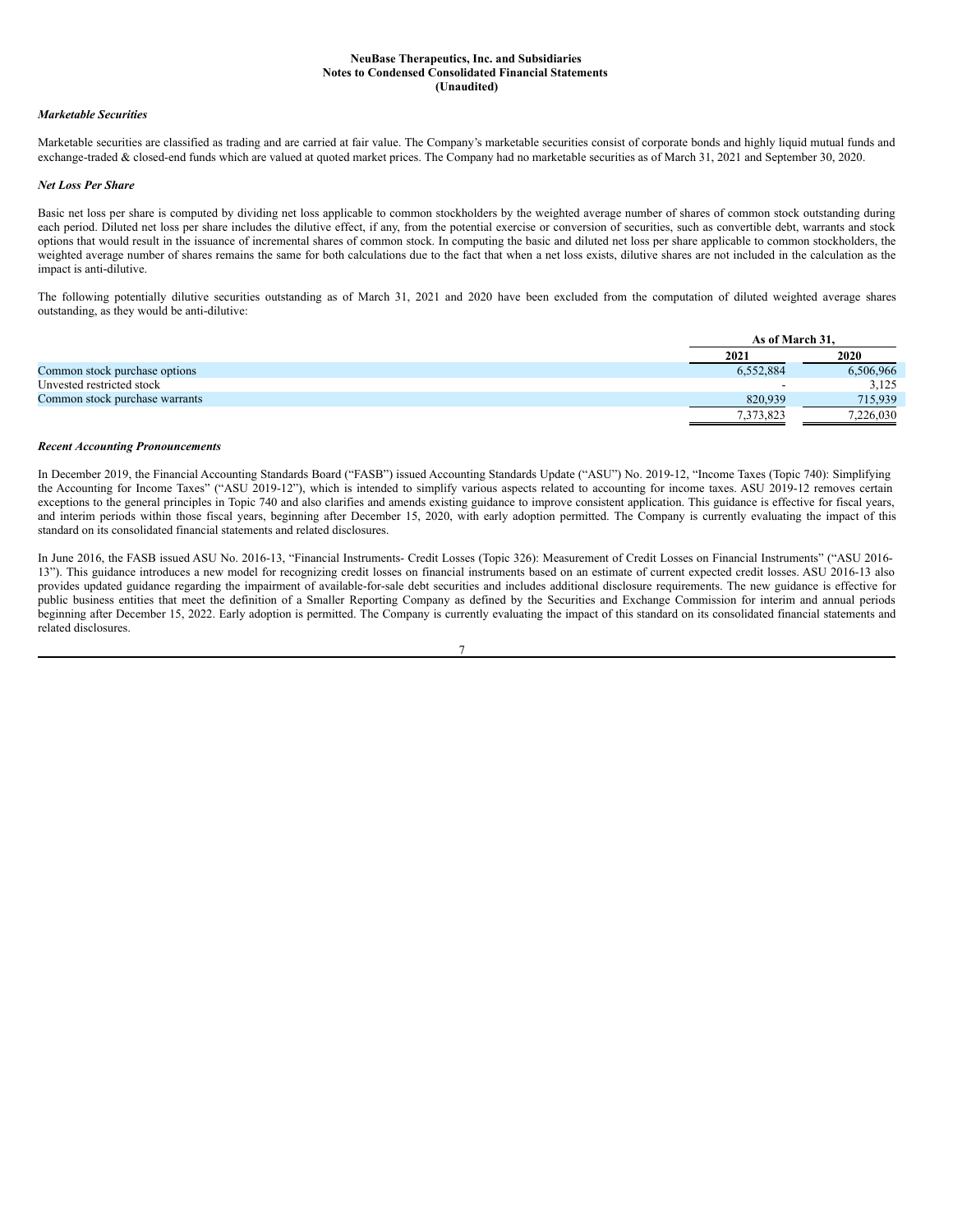# **3. Liquidity**

The Company expects to continue to incur significant operating losses for the foreseeable future and may never become profitable. As a result, the Company will likely need to raise additional capital through one or more of the following: issuance of additional debt or equity, or complete a licensing transaction for one or more of the Company's pipeline assets. Management believes that it has sufficient working capital on hand to fund operations through at least the next twelve months from the date these unaudited condensed consolidated financial statements were available to be issued. There can be no assurance that the Company will be successful in acquiring additional funding, that the Company's projections of its future working capital needs will prove accurate, or that any additional funding would be sufficient to continue operations in future years.

# **4. Other Prepaid Expenses and Other Current Assets**

The Company's prepaid expenses and other current assets consisted of the following:

|                                                 |  | As of March 31,<br>2021 | As of September 30,<br>2020 |
|-------------------------------------------------|--|-------------------------|-----------------------------|
| Prepaid research and development expense        |  | 29.422                  | 205.641                     |
| Prepaid rent                                    |  | 301.481                 |                             |
| Other prepaid expenses and other current assets |  | 105.491                 | 88.999                      |
| Total                                           |  | 436.394                 | 294,640                     |

# **5. Equipment**

The Company's equipment consisted of the following:

|                                    | As of March 31,<br>2021 | As of September 30,<br>2020 |
|------------------------------------|-------------------------|-----------------------------|
| Laboratory equipment               | 1,825,393               | 1,319,123                   |
| Office equipment                   | 137,201                 | 6,477                       |
| Total                              | 1,962,594               | 1,325,600                   |
| Accumulated depreciation           | (310,084)               | (158, 666)                  |
| Property, plant and equipment, net | 1.652.510               | 1.166.934                   |

Depreciation expense for the three months ended March 31, 2021 and 2020 was approximately \$0.08 million and \$0.03 million, respectively. Depreciation expense for the six months ended March 31, 2021 and 2020 was approximately \$0.15 million and \$0.05 million, respectively.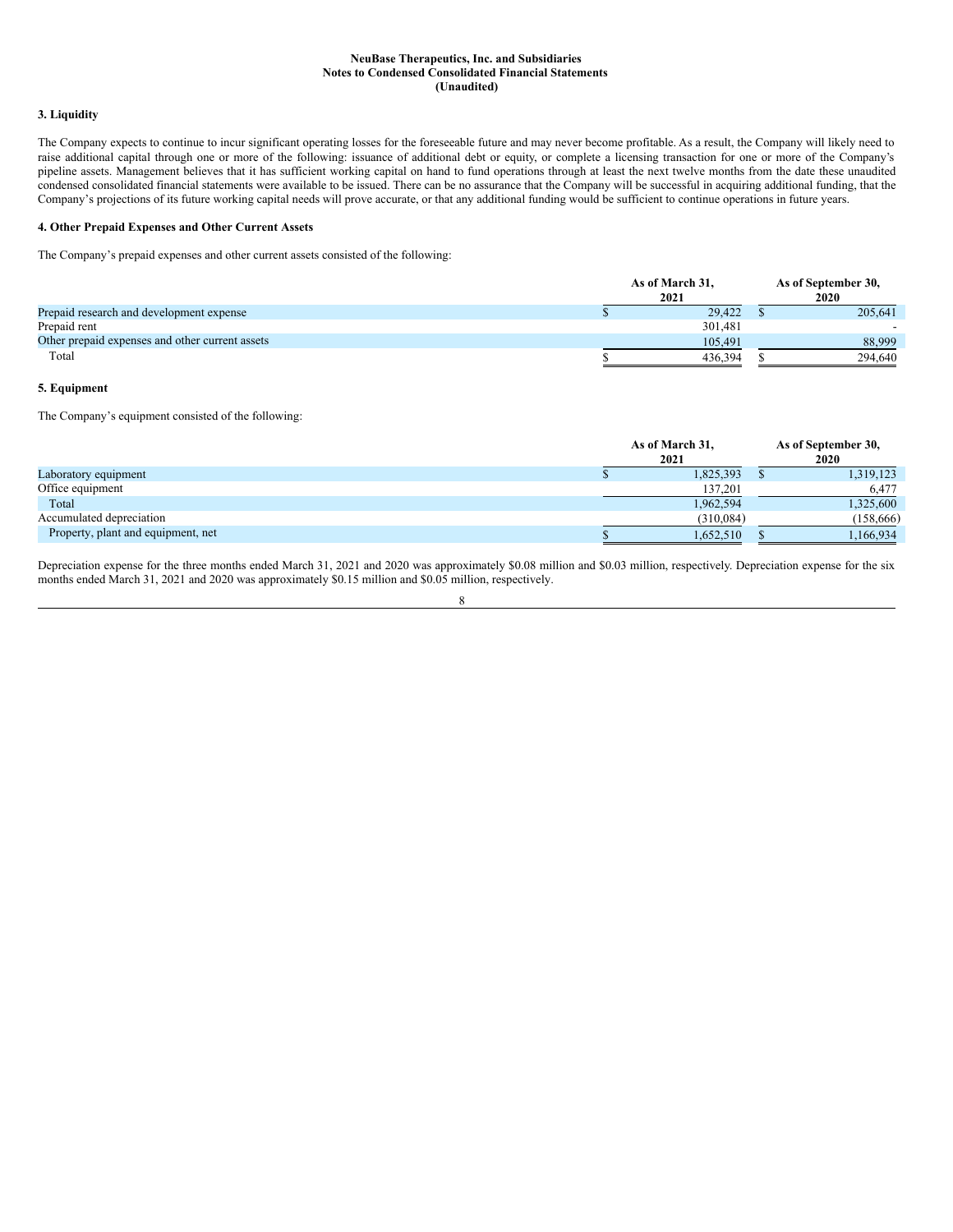### **6. Investment**

The Company owns common and preferred shares of DepYmed, Inc. ("DepYmed"), which in aggregate represents approximately 13% ownership of DepYmed. In addition, the Company is entitled to hold one of the six seats on DepYmed's board of directors.

In February 2021, the Company sold certain intellectual property to DepYmed in exchange for shares of Series A-4 preferred stock. The Company recognized a gain of \$0.3 million related to the sale, which was recorded in Other income (expense) on the Company's unaudited condensed consolidated statement of operations for the three and six months ended March 31, 2021.

The Company accounts for its investment in DepYmed common shares using the equity method of accounting and records its proportionate share of DepYmed's net income and losses in the accompanying unaudited condensed consolidated statements of operations. Equity in losses for the three months ended March 31, 2021 and 2020 were approximately \$0.04 million and \$0.1 million, respectively. Equity in losses for the six months ended March 31, 2021 and 2020 were approximately \$0.06 million and \$0.1 million, respectively.

The Company accounts for its investment in preferred shares of DepYmed at cost, less any impairment, as the Company determined the preferred stock did not have a readily determinable fair value.

As of March 31, 2021 and September 30, 2020, the carrying amount of the Company's aggregate investment in DepYmed was \$0.6 million and \$0.3 million, respectively.

# **7. Accrued Expenses and Other Current Liabilities**

The Company's accrued expenses and other current liabilities consisted of the following:

|                                   | As of March 31,<br>2021 | As of September 30,<br>2020 |
|-----------------------------------|-------------------------|-----------------------------|
| Accrued compensation and benefits | 153,688                 | 88,527                      |
| Accrued consulting settlement     | 250,000                 |                             |
| Accrued professional fees         | 167,829                 | 241,755                     |
| Accrued research and development  | 217,701                 | 41.313                      |
| Accrued franchise tax             | 79,088                  | 155,865                     |
| Accrued patent expenses           | 258,331                 | 24,716                      |
| Other accrued expenses            | 3,706                   | 3,707                       |
| Total                             | 1.130.343               | 555,883                     |

# **8. Fair Value**

The following tables present the Company's fair value hierarchy for its warrant liabilities measured at fair value on a recurring basis at March 31, 2021 and September 30, 2020:

|                     |             | <b>Fair Value Measurements</b><br>as of March 31, 2021     |           |              |  |  |  |
|---------------------|-------------|------------------------------------------------------------|-----------|--------------|--|--|--|
|                     | (Level 1)   | (Level 3)<br>(Level 2)                                     |           |              |  |  |  |
| Liabilities         |             |                                                            |           |              |  |  |  |
| Warrant liabilities | $\triangle$ |                                                            | 229,442   | 229,442      |  |  |  |
|                     |             | <b>Fair Value Measurements</b><br>as of September 30, 2020 |           |              |  |  |  |
|                     | (Level 1)   | (Level 2)                                                  | (Level 3) | <b>Total</b> |  |  |  |
| Liabilities         |             |                                                            |           |              |  |  |  |
| Warrant liabilities |             |                                                            | 950,151   | 950,151      |  |  |  |
|                     | $\mathbf Q$ |                                                            |           |              |  |  |  |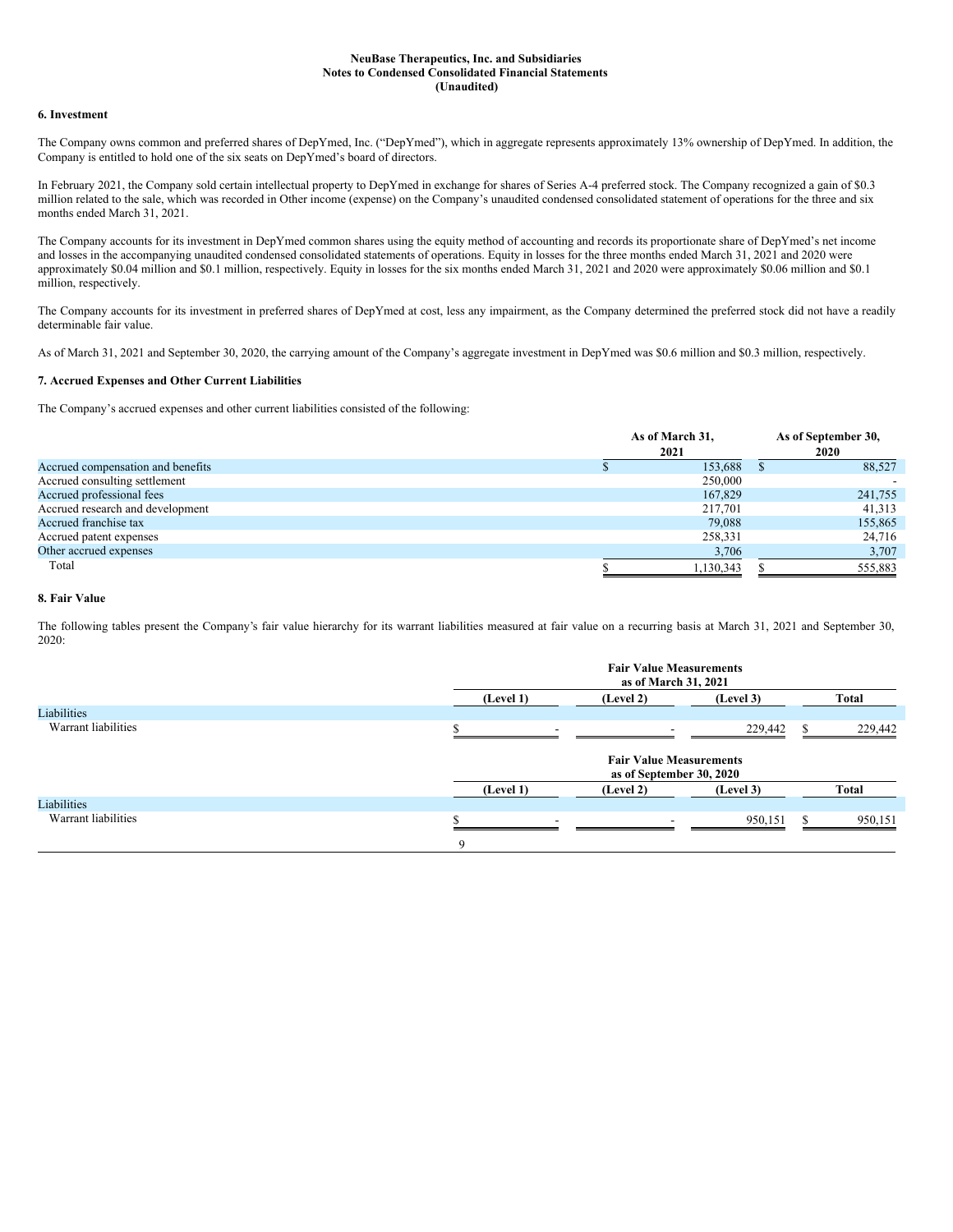The fair value of the warrant liabilities were determined using the Black-Scholes option pricing model. The following assumptions were used in determining the fair value of the warrant liabilities:

|                                    | As of March 31.          |                   |
|------------------------------------|--------------------------|-------------------|
|                                    | 2021                     | 2020              |
| Remaining contractual term (years) | $0.7 - 1.0$              | $1.7 - 2.0$       |
| Common stock price volatility      | $69.5\% - 71.4\%$        | $89.6\% - 92.5\%$ |
| Risk-free interest rate            | $0.07\%$                 | 0.23%             |
| Expected dividend yield            | $\overline{\phantom{a}}$ |                   |

\* The Company was historically a private company and lacked company-specific historical and implied volatility information, therefore the Company estimated its expected stock volatility based on the historical volatility of a set of publicly traded peer companies.

During the three and six months ended March 31, 2021, the Company utilized its historical volatility in the valuation of warrant liabilities as it had sufficient trading history.

The change in fair value of the warrant liabilities for the three and six months ended March 31, 2021 and 2020 is as follows:

| Fair value as of September 30, 2020 | S | 950,151    |
|-------------------------------------|---|------------|
| Change in fair value                |   | (630, 112) |
| Fair value as of December 31, 2020  |   | 320,039    |
| Change in fair value                |   | (90, 597)  |
| Fair value as of March 31, 2021     |   | 229,442    |
|                                     |   |            |
| Fair value as of September 30, 2019 | S | 496,343    |
| Change in fair value                |   | 694,134    |
| Fair value as of December 31, 2019  |   | 1,190,477  |
| Change in fair value                |   | (69, 944)  |
| Fair value as of March 31, 2020     |   | 1.120.533  |
|                                     |   |            |

As of March 31, 2021 and September 30, 2020, the carrying value of cash and cash equivalents, accounts payable and the insurance note payable approximate fair value due to the short-term nature of these instruments.

# **9. Stockholders' Equity**

# *Warrants*

Below is a summary of the Company's issued and outstanding warrants as of March 31, 2021:

| <b>Expiration date</b> | <b>Exercise Price</b> | <b>Warrants Outstanding</b> |
|------------------------|-----------------------|-----------------------------|
| December 13, 2021 \$   | 55.00                 | 20,627                      |
| April 10, 2022         | 20.00                 | 695,312                     |
| July 6, 2023           | 8.73                  | 105,000                     |
|                        |                       | 820,939                     |
|                        |                       |                             |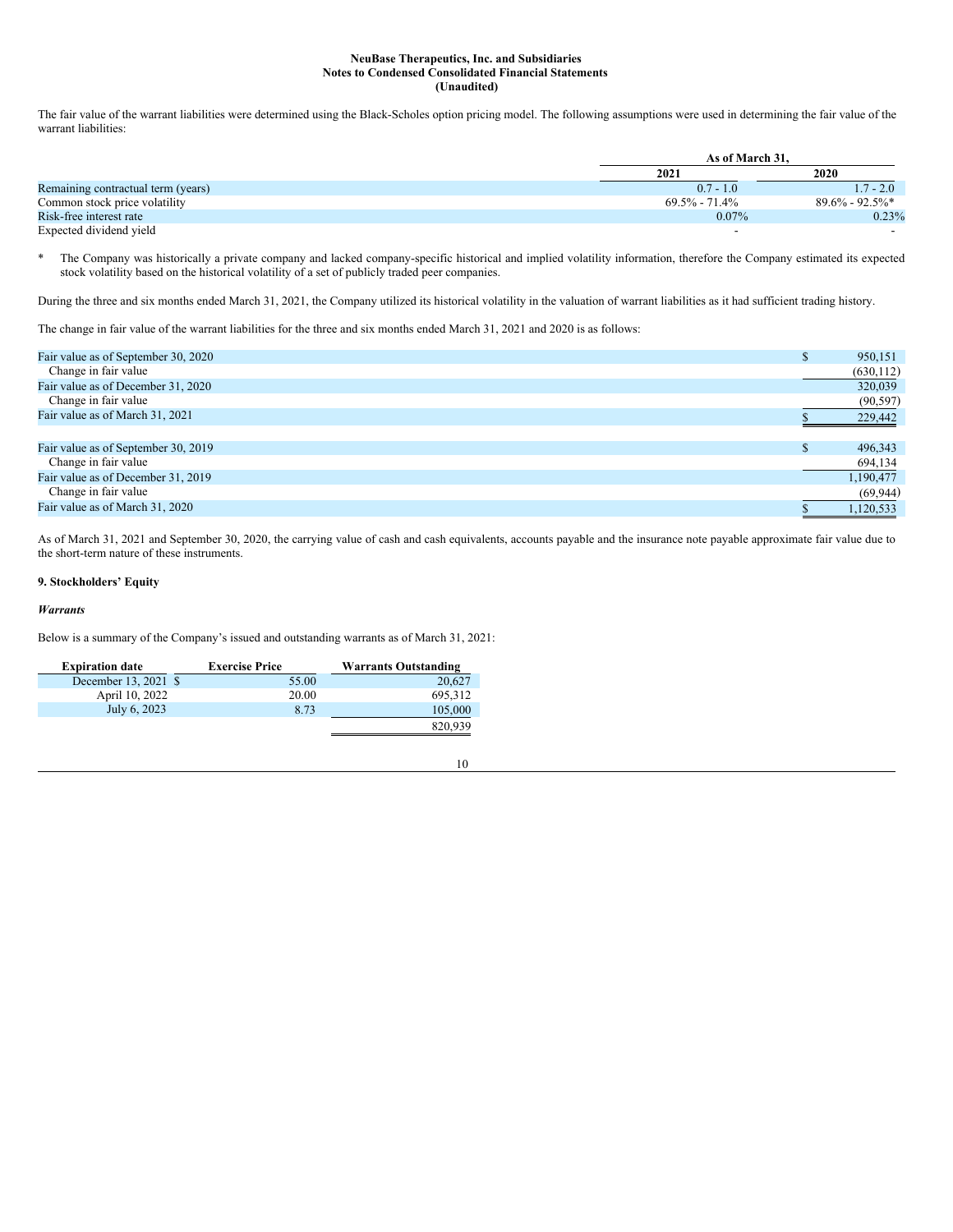|                                      |          | Weighted<br>Average<br><b>Exercise</b> | Weighted<br>Average<br>Remaining<br>Contractual Life |  |
|--------------------------------------|----------|----------------------------------------|------------------------------------------------------|--|
|                                      | Warrants | Price                                  | (in years)                                           |  |
| Outstanding as of September 30, 2020 | 820,939  | 19.44                                  |                                                      |  |
| Outstanding as of March 31, 2021     | 820.939  | 19.44                                  | 1.2                                                  |  |
| Exercisable as of March 31, 2021     | 820,939  | 19.44                                  | 1.2                                                  |  |

# **10. Stock-Based Compensation**

As of March 31, 2021, an aggregate of 4,709,277 shares of common stock were authorized under the Company's 2019 Stock Incentive Plan (the "2019 Plan"), subject to an "evergreen" provision that will automatically increase the maximum number of shares of common stock that may be issued under the term of the 2019 Plan. As of March 31, 2021, 1,294,956 common shares were available for future grants under the 2019 Plan. As of March 31, 2021, 291,667 shares of common stock were authorized under the Company's 2016 Consolidated Stock Incentive Plan (the "2016 Plan") and 147,041 common shares were available for future grants under the 2016 Plan.

The Company recorded stock-based compensation expense in the following expense categories of its unaudited condensed consolidated statements of operations for the three and six months ended March 31, 2021 and 2020:

|                            | Three Months ended March 31. |  |           | Six Months ended March 31. |           |  |           |
|----------------------------|------------------------------|--|-----------|----------------------------|-----------|--|-----------|
|                            | 2021                         |  | 2020      |                            | 2021      |  | 2020      |
| General and administrative | 448,880                      |  | 954.241   |                            | .291.159  |  | 2.067.352 |
| Research and development   | 493.228                      |  | 385,169   |                            | 827.534   |  | 776.284   |
| Total                      | 942.108                      |  | 1.339.410 |                            | 2.118.693 |  | 2.843.636 |

*Stock Options*

Below is a table summarizing the options issued and outstanding as of and for the six months ended March 31, 2021:

|                                   | <b>Stock Options</b> | Weighted<br>Average<br><b>Exercise</b><br>Price | <b>Weighted Average</b><br>Remaining<br><b>Contractual Life</b><br>(in years) |   | <b>Total Aggregate</b><br><b>Intrinsic Value</b> |
|-----------------------------------|----------------------|-------------------------------------------------|-------------------------------------------------------------------------------|---|--------------------------------------------------|
| Outstanding at September 30, 2020 | 6,190,790            | 2.76                                            |                                                                               |   |                                                  |
| Granted                           | 534,340              | 7.59                                            |                                                                               |   |                                                  |
| Exercised                         | (21, 576)            | 5.21                                            |                                                                               |   |                                                  |
| Forfeited                         | (150,670)            | 5.68                                            |                                                                               |   |                                                  |
| Outstanding at March 31, 2021     | 6.552.884            | 3.08                                            | 8.1                                                                           | S | 29,219,357                                       |
| Exercisable as of March 31, 2021  | 4,575,375            | 1.65                                            | 7.7                                                                           | S | 26,884,291                                       |

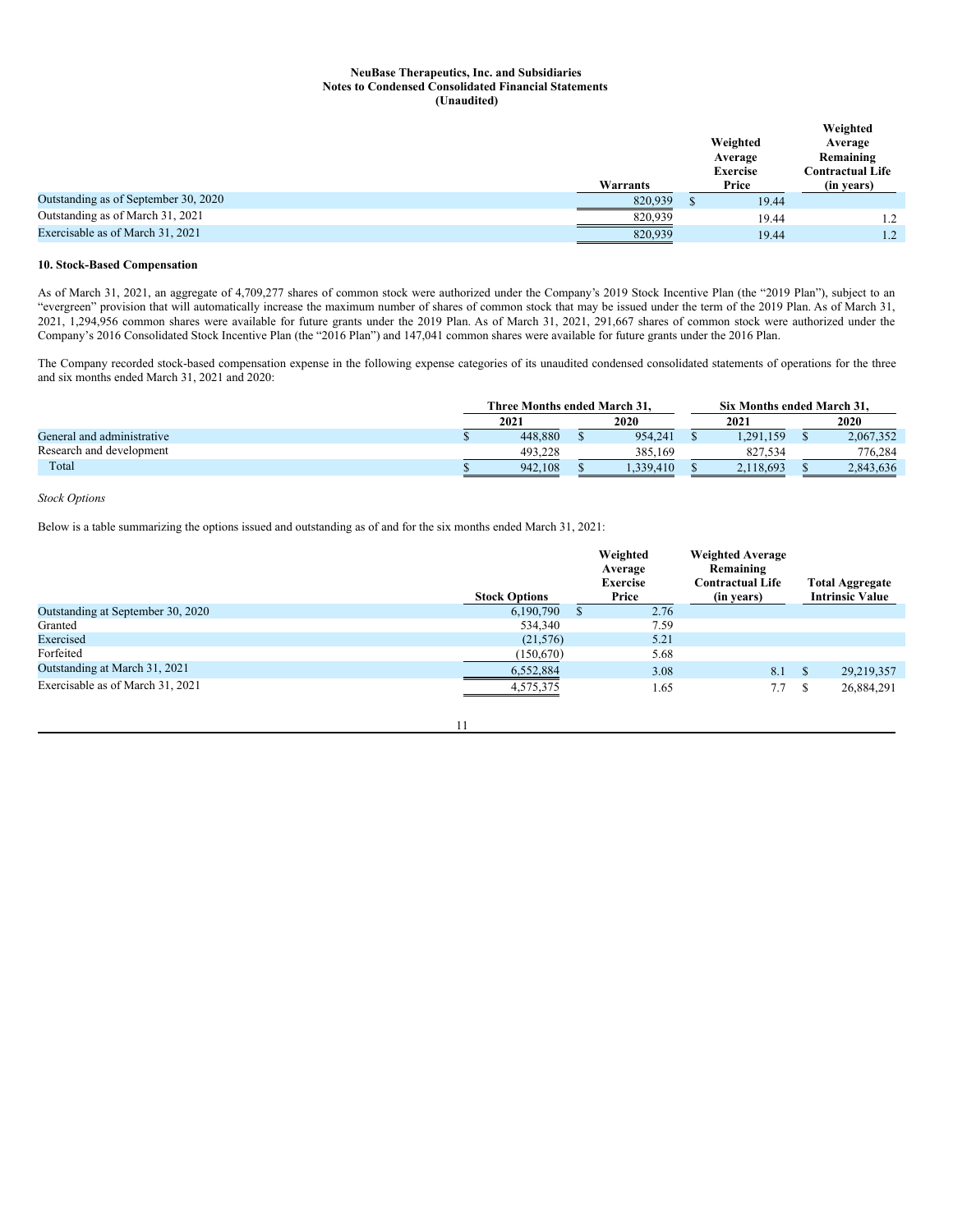As of March 31, 2021, unrecognized compensation costs associated with the stock options of \$4.8 million will be recognized over an estimated weighted-average amortization period of 1.3 years.

The weighted average grant date fair value of options granted during the six months ended March 31, 2021 and 2020 was \$5.32 and \$4.78, respectively.

Key assumptions used to estimate the fair value of the stock options granted during the six months ended March 31, 2021 and 2020 included:

|                                        |                 | Six Months ended March 31. |
|----------------------------------------|-----------------|----------------------------|
|                                        | 2021            | 2020                       |
| Expected term of options (years)       | $5.5 - 7.0$     | 7.0                        |
| Expected common stock price volatility | $83\% - 83.3\%$ | 78% - 83.5%                |
| Risk-free interest rate                | $0.6\% - 1.3\%$ | $0.9\% - 1.8\%$            |
| Expected dividend vield                |                 |                            |

During the six months ended March 31, 2021, the Company granted a stock option to purchase 225,000 shares to a consultant in recognition of future service to the Company as an employee. The exercisability and vesting of the stock options are subject to the consultant's effective date of employment with the Company, which has not yet occurred as of March 31, 2021, and as a result, the grant-date of such option has not occurred under GAAP. Therefore, the number and fair value of the shares subject to this option are not reflected in the table summarizing the options issued and outstanding as of and for the six months ended March 31, 2021 and did not have an impact on unrecognized compensation costs or the estimated weighted-average amortization period above as of March 31, 2021.

#### *Restricted Stock*

A summary of the changes in the unvested restricted stock during the six months ended March 31, 2021 is as follows:

|                                   |                          | <b>Weighted Average</b><br><b>Grant Date</b> |
|-----------------------------------|--------------------------|----------------------------------------------|
|                                   | Unvested                 | <b>Fair Value</b>                            |
|                                   | <b>Restricted Stock</b>  | Price                                        |
| Unvested as of September 30, 2020 | $\overline{\phantom{0}}$ | $\sim$                                       |
| Granted                           | 4,364                    | 9.17                                         |
| Vested                            | (4,364)                  | 9.17                                         |
| Unvested as of March 31, 2021     |                          | $\overline{\phantom{0}}$                     |

# **11. Commitments and Contingencies**

# *Operating Leases*

In October 2020, the Company entered into a ten-year lease agreement with annual escalating rental payments for approximately 14,189 square feet of office and laboratory space in Pittsburgh, Pennsylvania. The first and second amendments to the lease agreement were executed in December 2020 and April 2021, respectively (collectively with the lease agreement, referred to herein as the "Lease"). The leased premises will serve as the Company's headquarters upon the commencement of the lease. The initial term of the Lease commenced on May 1, 2021. On such date, the Company is obligated to begin making rental payments, provided that the Company may be entitled to a rental credit for certain periods based on the date the Landlord delivers possession of the office space and biology lab within the leased premises to the Company and the date the landlord substantially completes tenant improvements. The initial term of the Lease will extend approximately ten years from delivery of the leased premises to the Company, unless earlier terminated in accordance with the lease. The Company has the right to extend the term of the Lease for an additional five-year term. The Company will pay an escalating base rent over the life of the Lease of approximately \$71,000 to \$78,000 per month, and the Company will pay its pro rata portion of property expenses and operating expenses for the property. The Company will measure and recognize the right-of-use ("ROU") asset and operating lease liability upon lease commencement. During the six months ended March 31, 2021, the Company prepaid rent of \$0.3 million and paid a security deposit of \$0.3 million for this Lease.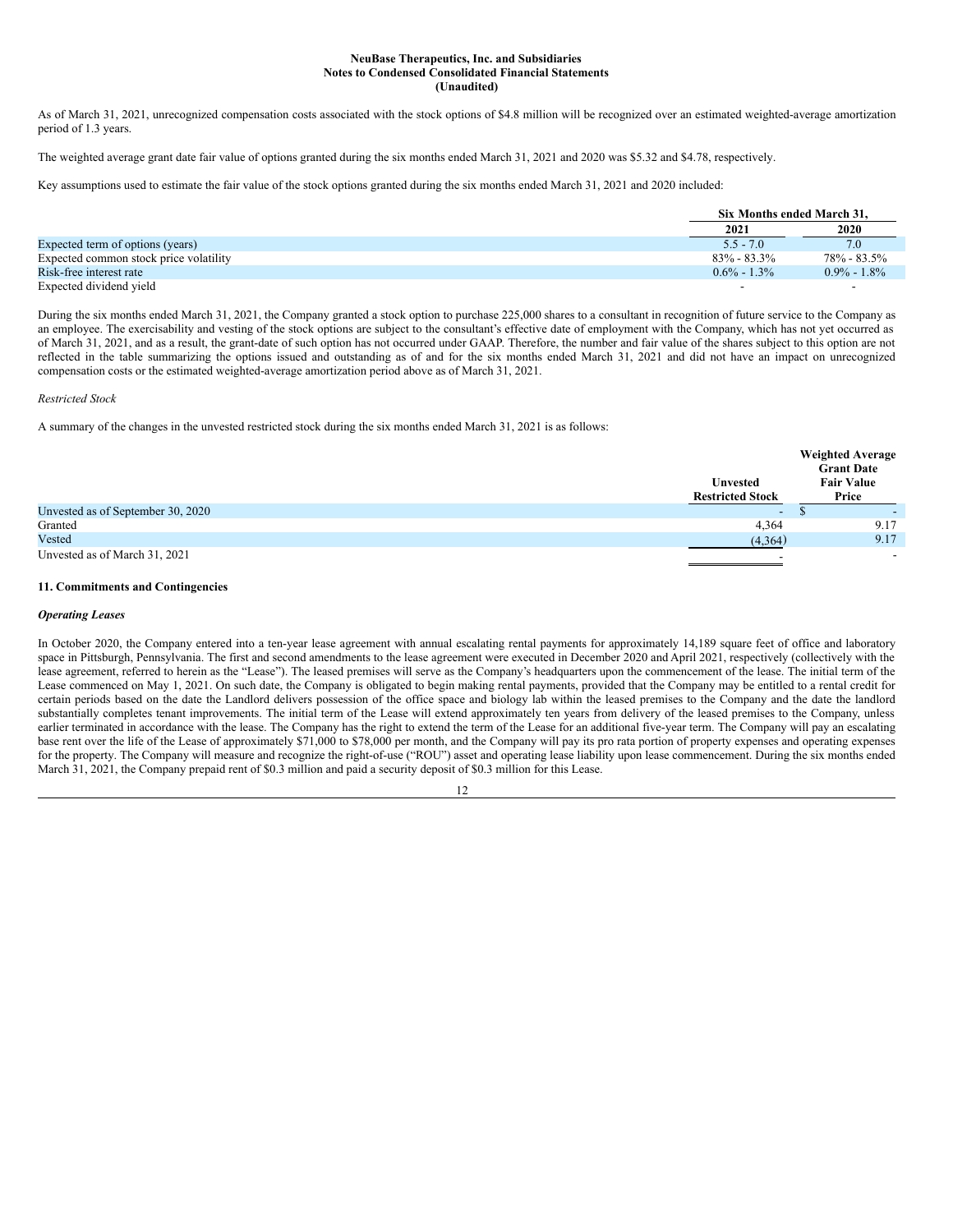The Company currently leases its existing office and operating space under operating leases with original terms of less than 12 months and which expire at various dates through November 2021; therefore, the Company's operating leases are not recognized as ROU assets on the unaudited condensed consolidated balance sheet as of March 31, 2021.

Rent expense under the Company's operating leases totaled approximately \$0.03 million and \$0.02 million for the three months ended March 31, 2021 and 2020, respectively. Rent expense under the Company's operating leases totaled approximately \$0.06 million and \$0.04 million for the six months ended March 31, 2021 and 2020, respectively.

The Company continues to operate under its current operating lease in Pittsburgh on a month-to-month basis and will continue to operate under the lease until the Company completes the move into its new headquarters and laboratory space, which is expected to occur in June 2021. All terms and conditions remain the same from the current lease.

In November 2020, the Company extended the term of its rental of office space in New York until November 2021.

### *Litigation*

The Company has become involved in certain legal proceedings and claims which arise in the normal course of business. The Company believes that an adverse outcome is unlikely, and it cannot reasonably estimate the potential loss at this point. If an unfavorable ruling were to occur, there exists the possibility of a material adverse impact on the Company's results of operations, prospects, cash flows, financial position and brand.

On February 14, 2018, plaintiff Jeevesh Khanna, commenced an action in the Southern District of New York, against Ohr Pharmaceutical, Inc. ("Ohr") (which was the name of the Company prior to the completion of the merger with NeuBase Therapeutics, Inc., a Delaware corporation ("Legacy NeuBase"), in accordance with the terms of the Agreement and Plan of Merger and Reorganization entered into on January 2, 2019, as amended, pursuant to which (i) Ohr Acquisition Corp., a subsidiary of Ohr, merged with and into Legacy NeuBase, with Legacy NeuBase (renamed as "NeuBase Corporation") continuing as a wholly-owned subsidiary of Ohr and the surviving corporation of the merger and (ii) Ohr was renamed as "NeuBase Therapeutics, Inc." (the "Merger")) and several current and former officers and directors, alleging that they violated federal securities laws between June 24, 2014 and January 4, 2018. On August 7, 2018, the lead plaintiffs, now George Lehman and Insured Benefit Plans, Inc., filed an amended complaint, stating the class period to be April 8, 2014 through January 4, 2018. The plaintiffs did not quantify any alleged damages in their complaint but, in addition to attorneys' fees and costs, they seek to maintain the action as a class action and to recover damages on behalf of themselves and other persons who purchased or otherwise acquired Ohr common stock during the putative class period and purportedly suffered financial harm as a result. We and the individuals dispute these claims and intend to defend the matter vigorously. On September 17, 2018, Ohr filed a motion to dismiss the complaint. On September 20, 2019, the district court entered an order granting the defendants' motion to dismiss. On October 23, 2019, the plaintiffs filed a notice of appeal of that order dismissing the action and other related orders by the district court. After full briefing and oral argument, on October 9, 2020, the U.S. Court of Appeals for the Second Circuit issued a summary order affirming the district court's order granting the motion to dismiss and remanding the action to the district court to make a determination on the record related to plaintiffs' request for leave to file an amended complaint. On October 16, 2020, the district court requested the parties' positions as to how they proposed to proceed in light of the Second Circuit's decision. After letter briefing on this issue and plaintiffs' alternative request for leave to file a second amended complaint, on November 16, 2020, the district court denied plaintiffs' request to amend and dismissed with prejudice plaintiffs' claims. On December 16, 2020, plaintiffs filed a notice of appeal of that order denying plaintiffs leave to amend. Briefing on the appeal is currently due in the first half of 2021. This litigation could result in substantial costs and a diversion of management's resources and attention, which could harm the Company's business and the value of the Company's common stock.

On May 3, 2018, plaintiff Adele J. Barke, derivatively on behalf of Ohr, commenced an action against certain former directors of Ohr, including Michael Ferguson, Orin Hirschman, Thomas M. Riedhammer, June Almenoff and Jason S. Slakter in the Supreme Court, State of New York, alleging that the action was brought in the right and for the benefit of Ohr seeking to remedy their "breach of fiduciary duties, corporate waste and unjust enrichment that occurred between June 24, 2014 and the present." It does not quantify any alleged damages. We and the individuals dispute these claims and intend to defend the matter vigorously. Such litigation has been stayed pursuant to a stipulation by the parties, which has been so ordered by the court, pending a decision in the Southern District case on the motion to dismiss, but that status could change. This litigation could result in substantial costs and a diversion of management's resources and attention, which could harm our business and the value of our common stock.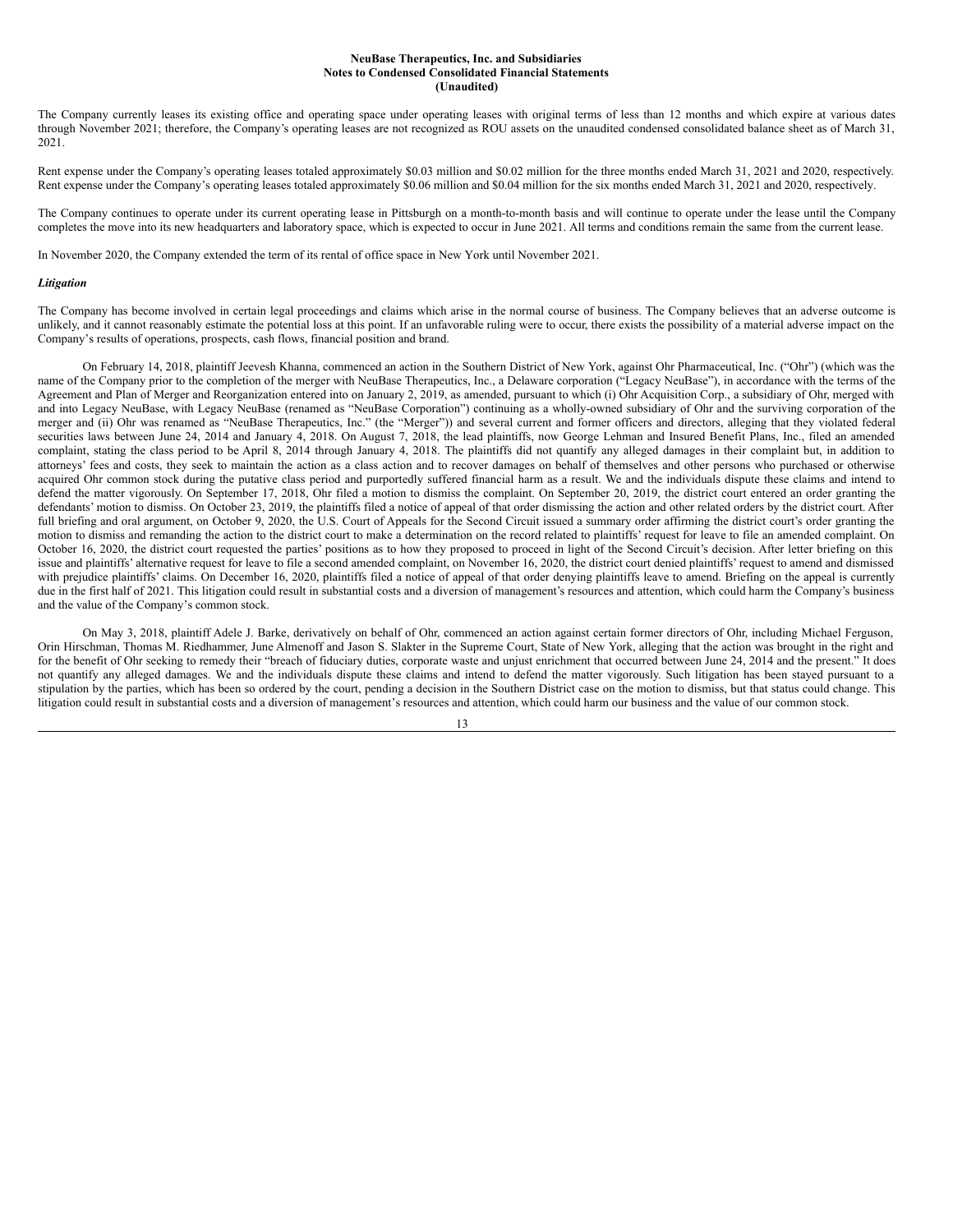On March 20, 2019, a putative class action lawsuit was filed in the United States District Court for District of Delaware naming as defendants Ohr and its board of directors, Legacy NeuBase and Ohr Acquisition Corp., captioned *Wheby v. Ohr Pharmaceutical, Inc., et al*., Case No. 1:19-cv-00541-UNA (the "Wheby Action"). The plaintiffs in the Wheby Action allege that the preliminary joint proxy/prospectus statement filed by Ohr with the SEC on March 8, 2019 contained false and misleading statements and omitted material information in violation of Section 14(a) of the Exchange Act and SEC Rule 14a-9 promulgated thereunder, and further that the individual defendants are liable for those alleged misstatements and omissions under Section 20(a) of the Exchange Act. The complaint in the Wheby Action has not been served on, nor was service waived by, any of the named defendants in that action. The action seeks, among other things, to rescind the Merger or an award of damages, and an award of attorneys' and experts' fees and expenses. The defendants dispute the claims raised in the Wheby Action. Management believes that the likelihood of an adverse decision from the sole remaining action is unlikely; however, the litigation could result in substantial costs and a diversion of management's resources and attention, which could harm our business and the value of our common stock.

# **12. Subsequent Events**

# *Common Stock Of ering*

On April 26, 2021, the Company closed an underwritten public offering of 9,200,000 shares of its common stock (inclusive of 1,200,000 shares that were sold pursuant to the underwriters' full exercise of their option to purchase additional shares of the Company's common stock), at a price to the public of \$5.00 per share. The Company received net proceeds from the offering of approximately \$42.6 million, after deducting the underwriting discounts and commissions and other estimated offering expenses payable by the Company.

#### *Asset Purchase Agreement*

On January 27, 2021, the Company entered into an Asset Purchase Agreement by and among the Company, NeuBase Corporation, its wholly owned subsidiary, and Vera Therapeutics, Inc. ("Vera") as amended by the Amendment to Asset Purchase Agreement, dated as of April 20, 2021, by and between the Company and Vera (collectively, the "APA") and the transaction closed on April 26, 2021. Pursuant to the terms of the APA, the Company acquired infrastructure, materials, and intellectual property for peptidenucleic acid ("PNA") scaffolds from Vera for total consideration of approximately \$0.8 million in cash and 308,635 shares of common stock (of which 146,375 were to be issued to Vera and 162,260 will be held in escrow and released to Vera in accordance with the terms of an escrow agreement between NeuBase Corporation and Vera).

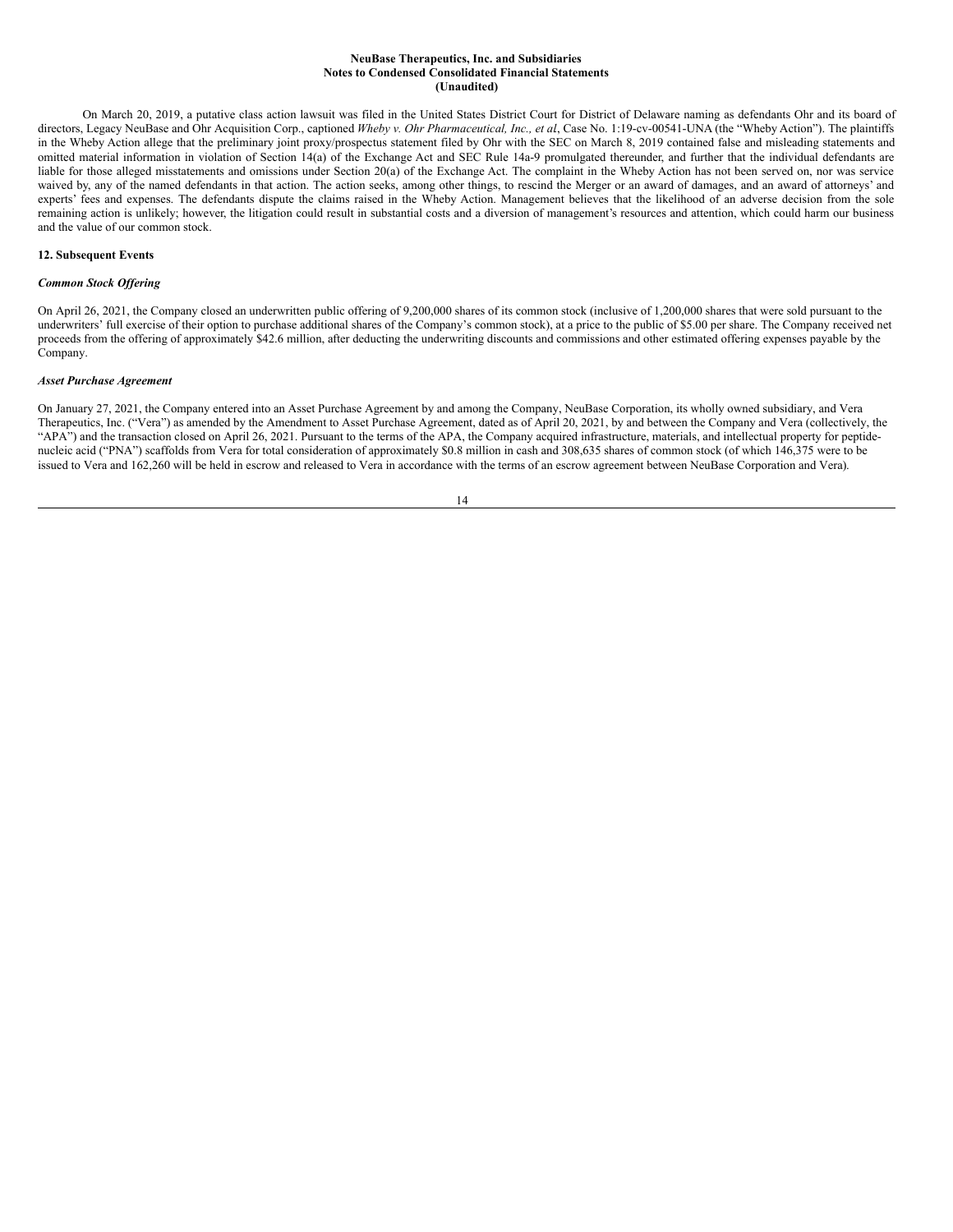# <span id="page-16-0"></span>**ITEM 2. MANAGEMENT'S DISCUSSION AND ANALYSIS OF FINANCIAL CONDITION AND RESULTS OF OPERATIONS**

#### *Disclosures Regarding Forward-Looking Statements*

The following should be read in conjunction with the unaudited condensed consolidated financial statements and the related notes that appear elsewhere in this report as well as in conjunction with the Risk Factors section in our Annual Report on Form 10-K for the fiscal year ended September 30, 2020 as filed with the United States Securities and Exchange Commission ("SEC") on December 23, 2020. This report and our Form 10-K include forward-looking statements made based on current management expectations pursuant to the safe harbor provisions of the Private Securities Litigation Reform Act of 1995, as amended.

This report includes "forward-looking statements" within the meaning of Section 21E of the Exchange Act. Those statements include statements regarding the intent, belief or current expectations of the Company and its subsidiaries and our management team. Any such forward-looking statements are not guarantees of future performance and involve risks and uncertainties, and actual results may differ materially from those projected in the forward-looking statements. These risks and uncertainties include but are not limited to those risks and uncertainties set forth in Part II, Item 1A - Risk Factors of this Quarterly Report and in Part I, Item 1A - Risk Factors of our Annual Report on Form 10-K. In light of the significant risks and uncertainties inherent in the forward-looking statements included in this Quarterly Report on Form 10-Q and in our Annual Report on Form 10-K, the inclusion of such statements should not be regarded as a representation by us or any other person that our objectives and plans will be achieved. Further, these forward-looking statements reflect our view only as of the date of this report. Except as required by law, we undertake no obligations to update any forwardlooking statements and we disclaim any intent to update forward-looking statements after the date of this report to reflect subsequent developments. Accordingly, you should also carefully consider the factors set forth in other reports or documents that we file from time to time with the SEC.

### **Overview**

#### **Recent Developments**

#### *December 2020 Announcement of Positive Preclinical Data*

On December 16, 2020, we announced additional positive preclinical data on our platform and DM1 program*In vitro* data highlights in DM1 patient-derived fibroblasts include activity of an anti-gene (Compound A) that targets the CUG repeat in DM1:

- Compound A traffics to the nucleus, engages and normalizes *DMPK* mRNA.
- Compound A begins induction of rescue of mis-splicing of two key DM1 dysregulated transcripts (*MBNL1* and *MBNL2*) within two days after initial treatment. Notably, induction of rescue continues to improve through day 9, the latest time point analyzed.
- Compound A significantly induces broad correction of global exon inclusion levels of mis-spliced transcripts.
	- Statistically significant improvement in global splicing as measured by the human differential splice inclusion (hDSI) statistic.
	- More than 175 dysregulated human transcripts achieved statistically significant improvement in splicing, many with completely normalized exon usage.
- DMPK protein levels remain unchanged 5 days after a single Compound A dose, supporting the hypothesized mechanism of action maintaining DMPK.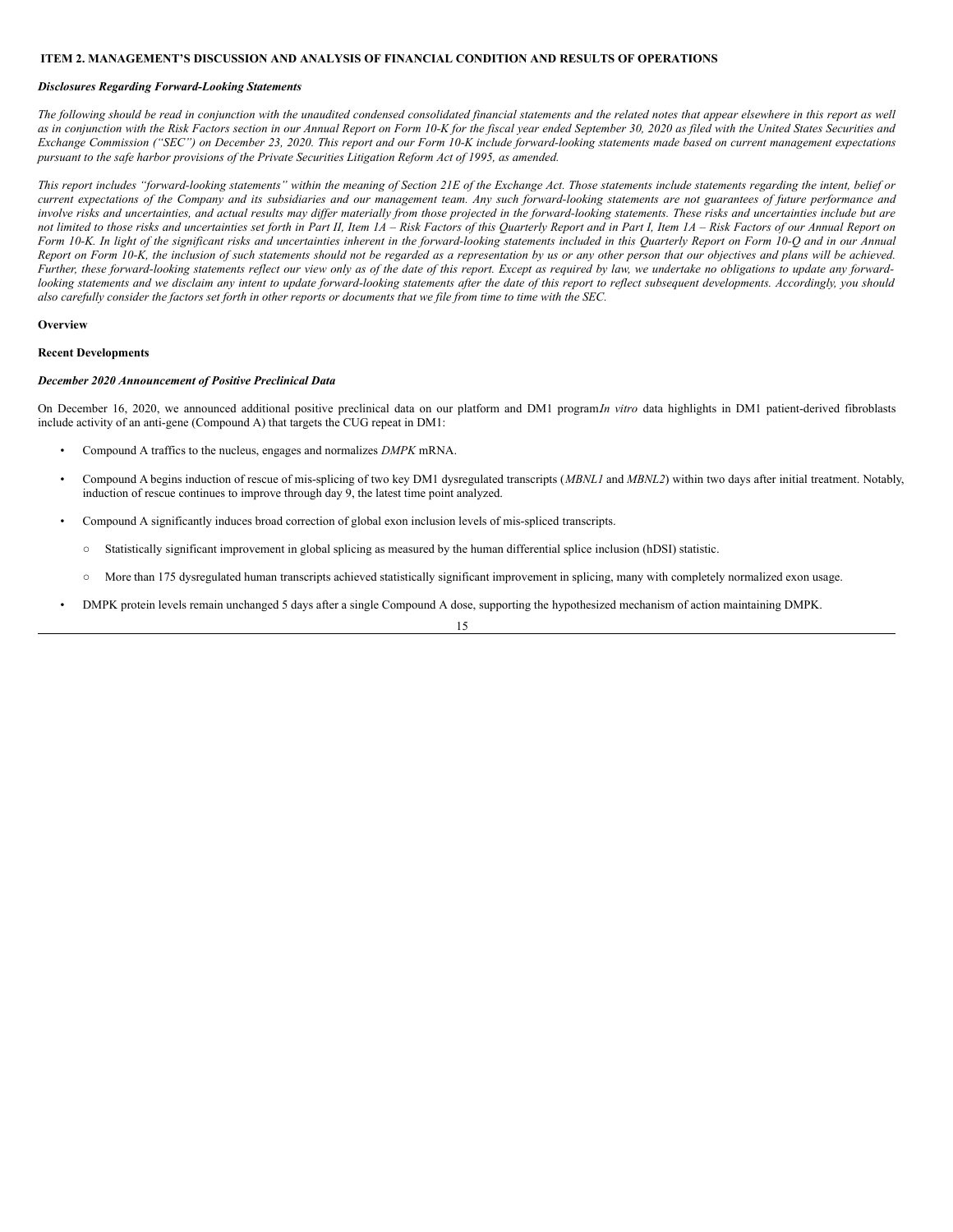*In vivo* data highlights in the HSA LR transgenic mouse model of DM1 that expresses high levels of mutant CUG-repeat-containing mRNA *A*( *CTA1*) in skeletal muscle:

- A single intravenous (IV) injection of 29 mg/kg of Compound A traffics to the nucleus and engages *ACTA1* mRNA within 24 hours in tibialis anterior (TA) skeletal muscle.
- A single intravenous (IV) injection of Compound A significantly induces broad correction of global exon inclusion levels of mis-spliced transcripts in HSA<sup>LR</sup> TA skeletal muscle at day 13.
- Statistically significant improvement in global splicing as measured by the murine differential splice inclusion (mDSI) statistic.
	- More than 50 unique dysregulated murine transcripts achieved statistically significant improvement in splicing post-treatment, with many achieving complete normalization of appropriate exon usage.
- Compound A was well tolerated after single dose administration at the dose demonstrating activity *in vivo*.

## **Description of the Company**

We are a biotechnology company working towards accelerating the genetic revolution by developing a new class of synthetic medicines. Our modular peptide-nucleic acid antisense oligo ("PATrOL™") platform which outputs "anti-gene" candidate therapies is designed to combine the specificity of genetic sequence-based target recognition with a modularity that enables use of various *in vivo* delivery technologies to enable broad and also selective tissue distribution capabilities. Given that every human disease may have a genetic component, we believe that our differentiated platform technology has the potential for broad impact by increasing, decreasing or changing gene function at either the DNA or RNA levels to resolve the progression to disease, as appropriate, in a particular indication. We plan to use our platform to address diseases driven by genetic variation and mutation, and we are initially focused on myotonic dystrophy type 1 ("DM1") and Huntington's disease ("HD").

Globally, there are thousands of genetic diseases, most of which lack any therapeutic options. In addition, rare genetic diseases are often particularly severe, debilitating or fatal. Traditionally, therapeutic development for each rare genetic disorder has been approached with a unique strategy, which is inefficient, as there are thousands of diseases that need treatment solutions. The collective population of people with rare diseases stands to benefit profoundly from the emergence of a scalable and modular treatment development platform that allows for a more efficient discovery and delivery of drug product candidates to address these conditions cohesively.

Mutated proteins resulting from errors in deoxyribonucleic acid ("DNA") sequences cause many rare genetic diseases and cancer. DNA in each cell of the body is transcribed into pre-RNA, which is then processed (spliced) into mRNA which is exported into the cytoplasm of the cell and translated into protein. This is termed the "central dogma" of biology. Therefore, when errors in a DNA sequence occur, they are propagated to RNAs and can become a damaging protein.

The field has learned that antisense oligonucleotides ("ASOs") can inactivate target RNAs before they can produce harmful proteins by binding them in a sequence-specific manner, which can delay disease progression or even eliminate genetic disease symptoms. ASOs designed by others to target known disease-related mutant RNA sequences have been shown to be able to degrade these transcripts and have a positive clinical impact. Similarly, applications in modifying splicing of pre-RNA in the nucleus of the cell have been developed by others to exclude damaging exons from the final mRNA product and have been approved by the Food and Drug Administration ("FDA"). We plan to extend upon these conceptual breakthroughs by utilizing our first-in-class technology which produces investigational therapies which are similar in structure to ASOs in that they are comprised of a backbone onto which are tethered nucleobases that engage a genetic sequence of interest using complementary base-pairing, but which we believe have significant benefits in certain application areas to better resolve clinical disorders.

We are developing "anti-gene" therapies. Anti-genes are similar to, but distinct from, antisense oligonucleotides (ASOs). ASOs are short single strands of nucleic acids (traditionally thought of as single-stranded DNA molecules) which bind to defective RNA targets in cells and inhibit their ability to form defective proteins. We believe we are a leader in the discovery and development of anti-gene therapies, a new class of investigational therapies derived from peptide-nucleic acids ("PNAs"). The key differentiator between ASOs and anti-genes is that the scaffold is not derived from a natural sugar-phosphate nucleic acid backbone, rather is a synthetic polyamide which is charge-neutral and characterized by high binding affinity to a nucleic acid target, high sequence specificity, high stability, and is relatively immunologically inert. These features provide potential advantages over ASOs and other genetic therapies for modulating disease-causing genes including increased unique disease target opportunities, improved target specificity and a reduction in both sequence-dependent and independent toxicities. In addition, as these anti-genes are manufactured via standard peptide synthesis methods, they efficiently leverage the advancements in the synthetic peptide industry to enable modulation of pharmacophore delivery, pharmacokinetics, sub-cellular placement and endosomal escape.

In addition to the scaffold, we have a kit of natural nucleobases, chemically modified nucleobases which add further precision to a nucleic acid target of interest, and proprietary bi-specific nucleobases ("janus" nucleobases) which can be added to the scaffold to enable more precise target engagement. These bi-specific nucleobases, in particular, have been shown to enable accessing double stranded RNA targets comprised of secondary structures such as hairpins (double stranded RNA targets which are folded upon themselves). This allows us to potentially access regions of the target transcript which may be unique in secondary structure to allow enhanced selectivity for the target (mutant) RNA as compared to the normal RNA. Enhanced selectivity for mutant RNAs as compared to normal RNAs is often important as normal RNAs are often required for effective functioning of the cell.

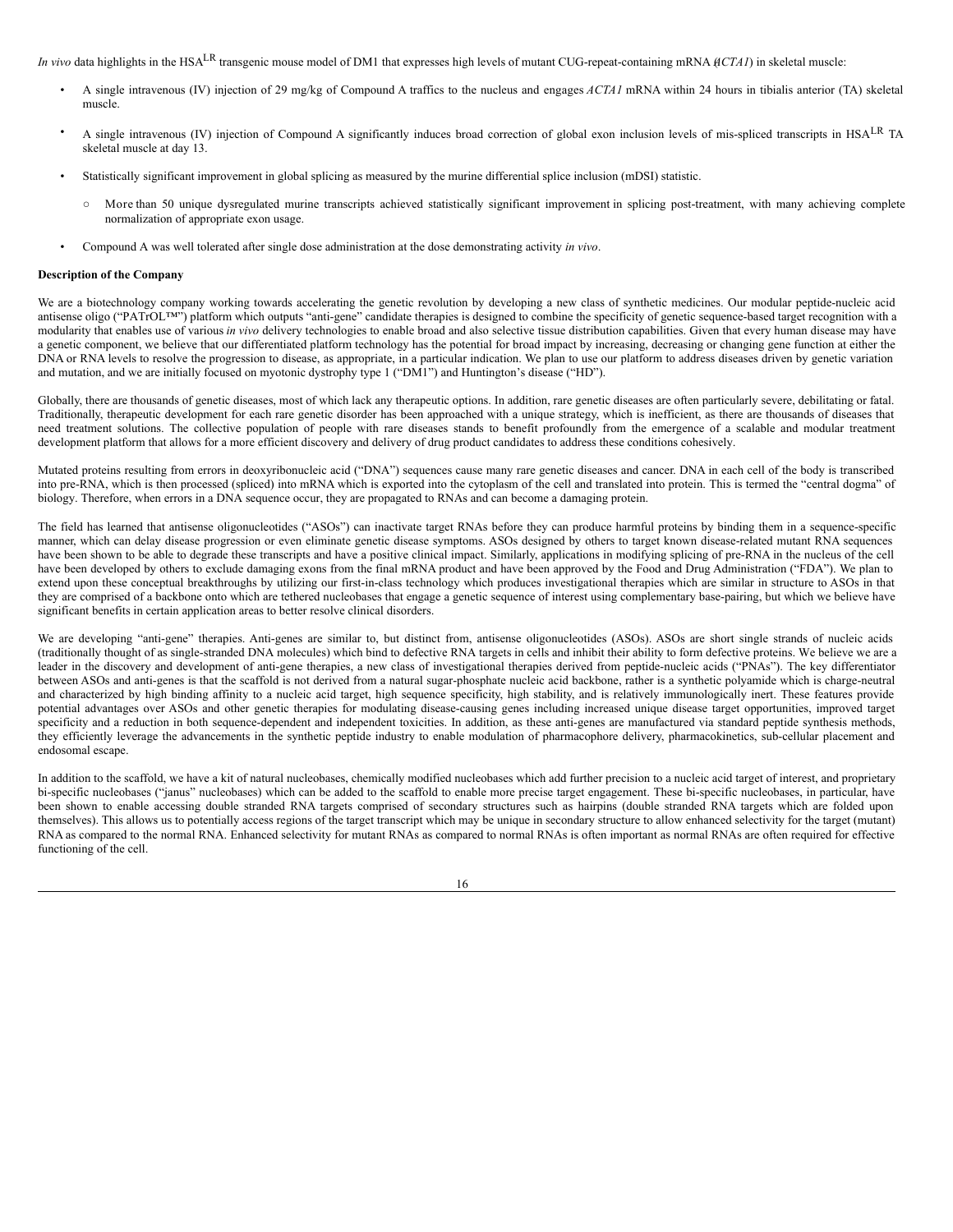A third component of the modular platform is the ability to add delivery technology to the anti-gene pharmacophores so as to reach a desired cell or tissue upon *in vivo* administration. There is flexibility to append various delivery technologies to the pharmacophore to allow either broad tissue distribution or narrow cell and/or tissue targeting if so desired based on targets. One such technology is a chemical moiety that can be used to decorate the scaffold directly and allows the anti-genes to penetrate cell membranes and into subcellular compartments where they act as well as to distribute throughout the body when administered systemically.

Finally, in addition to the anti-gene scaffold, modified nucleobases and delivery technology, the platform toolkit also includes linker technology which, when added to both ends of the anti-genes, has been shown in early pre-clinical studies to allow cooperative binding between individual drug molecules once they are engaged with the nucleic acid target to form longer and more tightly bound drugs.

This toolkit of components forms the PATrOL™ platform and allows us to manufacture gene and transcript-specific anti-genes.

We are currently focused on therapeutic areas in which we believe our drugs will provide the greatest benefit with a significant market opportunity. We intend to utilize our technology to build a pipeline of custom designed therapeutics for additional high-value disease targets. We are developing several preclinical programs using our PATrOL™ platform, including the NT0100 program, targeted at Huntington's disease, a repeat expansion disorder, and the NT0200 program, targeted at myotonic dystrophy, type 1, a second repeat expansion disorder. Preclinical studies are being conducted to evaluate the PATrOL™ platform technology and program candidates in the areas of pharmacokinetics, pharmacodynamics and tolerability, and we reported results from certain of those studies in the first calendar quarter of 2020 and have extended upon certain of those studies in the fourth calendar quarter of 2020 which illustrated that our anti-gene technology can be administered to human patient-derived cell lines and systemically (via intravenous (IV) administration) into animals with DM1 (a genetically modified model accepted as representative of the human disease in skeletal muscle) and can address the causal genetic defect. We expect to present additional results from ongoing preclinical studies evaluating the PATrOL  $^{TM}$  platform and pipeline indications in June 2021. In addition, we believe that the emerging pipeline of other investigational therapies that target primary and secondary RNA structure and genomic DNA potentially allows a unique market advantage across a variety of rare diseases and oncology targets.

Overall, using our PATrOL™ platform, we believe we can create anti-gene therapies that may have distinct advantages over other chemical entities currently in the market or in development for genetic medicine applications to modulate mutant genes and improve a clinical trait or disorder. These potential advantages may differ by indication and can include, among others:

- increased unique target opportunities, improved target specificity and a reduction in both sequence-dependent and independent toxicities by virtue of a synthetic polyamide scaffold which is charge-neutral and characterized by high binding affinity to a nucleic acid target, high sequence specificity, high stability, and is relatively immunologically inert;
- potential long durability by nature of the relatively highly stable polyamide scaffold;
- our anti-genes are manufactured via standard peptide synthesis methods and thus they efficiently leverage advances in the synthetic peptide industry to enable facile addition of known moieties enabling modulating pharmacophore delivery, pharmacokinetics, sub-cellular placement and endosomal escape; and
- our anti-genes may be able to target double stranded structures in RNA, which may allow unique target opportunities that standard ASOs cannot access.

With these unique component parts and their advantages, we believe our PATrOL™ platform-enabled anti-gene therapies can potentially address a multitude of rare genetic diseases and cancer, among other indications.

We employ a rational approach to selecting disease targets, considering many scientific, technical, business and indication-specific factors before choosing each indication. We intend to build a diverse portfolio of therapies to treat a variety of health conditions, with an initial emphasis on rare genetic diseases and cancers. A key component of this strategy is continuing to improve the scientific understanding and optimization of our platform technology and programs, including how various components of our platform technology perform, and how our investigational therapies impact the biological processes of the target diseases, so that we can utilize this information to reduce risk in our future programs and indications. In addition, with our expertise in discovering and characterizing novel anti-gene investigational therapies, we believe that our scientists can optimize the properties of our PATrOL™-enabled drug candidates for use with particular targets that we determine to be of high value.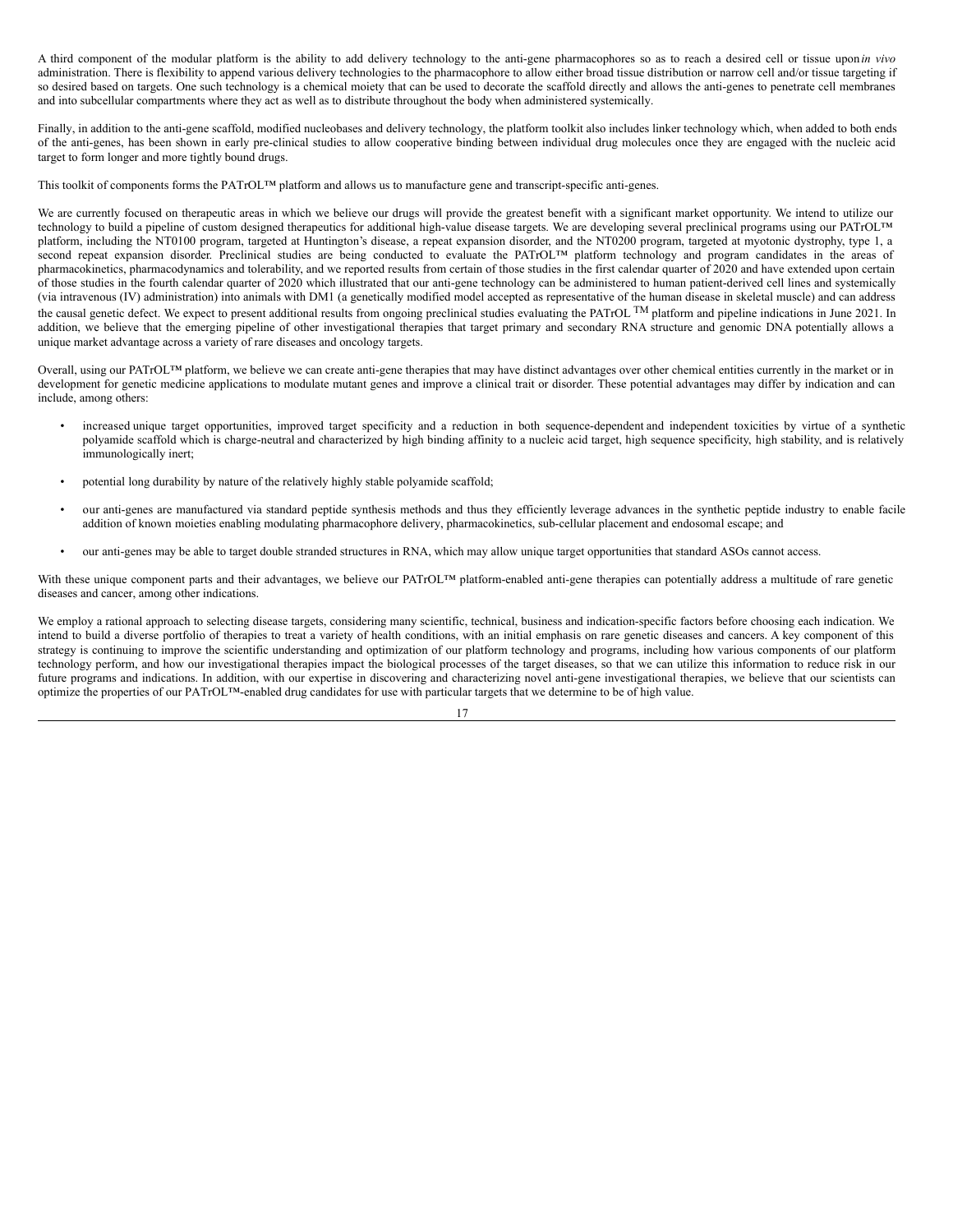We believe the depth of our knowledge and expertise with PNAs, engineered nucleotides, genetics and genomics and therapeutic development of first-in-class modalities provides potential flexibility to determine the optimal development and commercialization strategy to maximize the near and longer-term value of our therapeutic programs.

We plan to employ distinct partnering strategies based on the specific drug candidate, therapeutic area expertise and resources potential partners may bring to a collaboration. For some drug candidates, we may choose to develop and, if approved, commercialize them ourselves or through our affiliates. For other drug candidates, we may form single or multi-asset partnerships leveraging our partners' global expertise and resources needed to support large commercial opportunities.

We believe the breadth of the PATrOL<sup>™</sup> platform gives us the ability to potentially address a multitude of inherited genetic diseases. The technology may allow us to target and inactivate gain-of-function and change-of-function mutations, and address targets in recessive disease and haploinsufficiencies by altering splicing to remove damaging exons/mutations or increasing expression of wild-type alleles by various means.

Modified scaffolds, optimized versions of traditional PNA scaffolds which we utilize, have demonstrated preclinical in vivo efficacy in several applications which we believe can be translated across many targets and into humans. For example, in oncology such scaffolds have reduced expression of an activated oncogene (the epidermal growth factor receptor of the EGFR gene) and have modified gene regulation by targeting microRNA to slow tumor growth. Such scaffolds have also demonstrated in vivo engagement with the double-stranded genome in studies done by others to perform in vivo single-base genome editing.

# **Product Pipeline**

### *NT0100 Program - PATrOL™ Enabled Anti-Gene for Huntington's Disease*

HD is a devastating rare neurodegenerative disorder. After onset, symptoms such as uncontrolled movements, cognitive impairments and emotional disturbances worsen over time. HD is caused by toxic aggregation of mutant huntingtin protein, leading to progressive neuron loss in the striatum and cortex of the brain. The wild-type huntingtin gene (*HTT*) has a region in which a three-base DNA sequence, CAG, is repeated many times. When the DNA sequence CAG is repeated 26 or fewer times in this region, the resulting protein behaves normally. While the normal or wild-type function of HTT protein is largely uncharacterized, it is known to be essential for normal brain development. When the DNA sequence CAG is repeated 40 times or more in this region, the resulting protein becomes toxic and causes HD. Every person has two copies, or alleles, of the *HTT* gene. Only one of the alleles (the "mutant" allele) needs to bear at least 40 CAG repeats for HD to occur. HD is one of many known repeat expansion disorders, which are a set of genetic disorders caused by a mutation that leads to a repeat of nucleotides exceeding the normal threshold. Current therapies for patients with HD can only manage individual symptoms. There is no approved therapy that has been shown to delay or halt disease progression. There are approximately 30,000 symptomatic patients in the U.S. and more than 200,000 at-risk of inheriting the disease globally.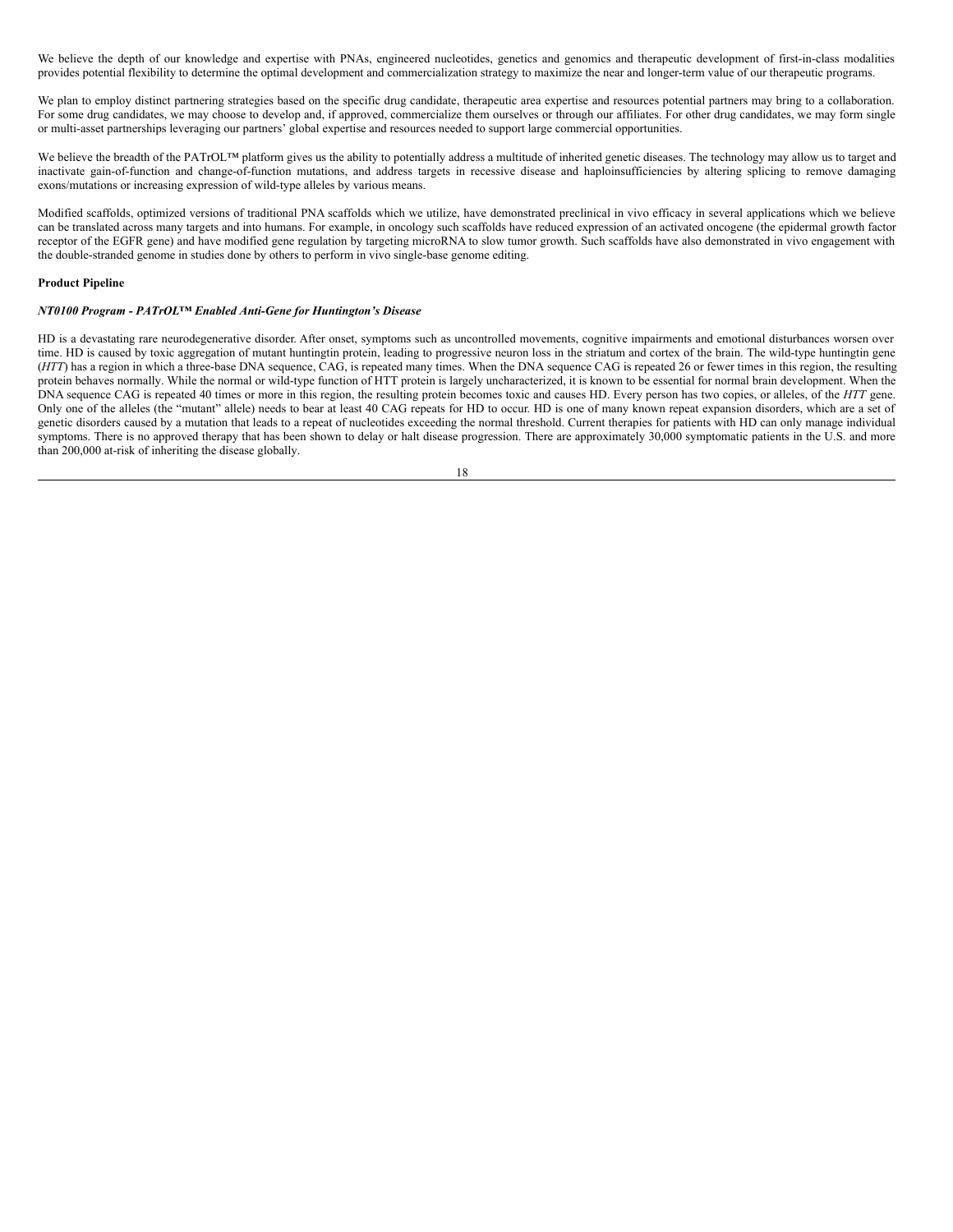One especially important advantage of the PATrOL™ platform that makes it promising for the treatment of repeat expansion disorders like HD is the ability of our small antigenes to potentially target the RNA hairpin. This allows our therapies to potentially inactivate mutant *HTT* mRNA before it can be translated into a harmful protein via selective binding to the expanded CAG repeats while leaving the normal *HTT* mRNA largely unbound to drug and producing functional protein. Achieving mutant allele selectivity would be a key advantage for any RNA-based approach aiming to treat HD. In March of 2020, we illustrated the ability of our anti-gene technology to enrich for translational inhibition and resultant reduction of mutant protein formation in human patient-derived cell lines versus wild-type protein production. We illustrated that our anti-genes can inhibit ribosomal elongation via high-affinity binding to a target RNA.

The PATrOL™-enabled NT0100 program is currently in preclinical development for the treatment of HD. We expect to initiate scale up and toxicology activities in calendar year 2022, with a target IND filing in calendar year 2023.

# *NT0200 Program- PATrOL™ Enabled Anti-Gene for Myotonic Dystrophy Type 1*

Our pipeline also contains a second potentially transformative medicine, which we believe has significant potential for Myotonic dystrophy, type 1, a severe dominantly inherited genetic disease. DM1 is characterized clinically by myotonia (an inability to relax a muscle after contraction), muscle weakness and wasting, cardiac conduction defects and cognitive deficits. DM1 is caused by an expansion of a CUG trinucleotide repeat in the 3' untranslated region ("UTR"), a noncoding region of the myotonic dystrophy protein kinase gene (*DMPK*) transcript. Diagnosis is confirmed by molecular genetic testing of the length of a trinucleotide repeat expansion*.* Repeat length exceeding 34 repeats is abnormal and often patients have hundreds or thousands of repeat units. Molecular genetic testing detects pathogenic variants in nearly 100% of affected individuals. It is estimated that the global prevalence of DM1 is approximately 1 in 20,000 individuals. Our recent data illustrates that we are able to systemically deliver our anti-genes intravenously in a DM1 genetic mouse model, engage the target in the skeletal muscles of the animals, and induce rescue of the causal splice defects.

The trinucleotide repeat expansion in the transcript causes disease by forming an aberrant hairpin structure in the nucleus of patient cells that captures and sequesters proteins that have critical functions in the nucleus related to appropriate splicing of hundreds of transcripts. These sequestered proteins cannot then fulfill their normal functions. In addition, it has been documented that sequestration of the mutant *DMPK* transcripts in the nucleus results in their inability to be translated and potentially results in haploinsufficiency, a situation where 50% of the protein in not enough to maintain normal function. Mice with both copies of their *Dmpk* gene knocked out manifest a cardiac conduction defect (Berul CI, Maguire CT, Aronovitz MJ, Greenwood J, Miller C, Gehrmann J, Housman D, Mendelsohn ME, Reddy S. *Dpmk* dosage alterations result in atrioventricular conduction abnormalities in a mouse myotonic dystrophy model. J Clin Invest. 1999 Feb;103(4):R1-7. doi: 10.1172/JCI5346. PMID: 10021468; PMCID: PMC408103.) and a CNS phenotype characterized by abnormal long-term potentiation (Schulz PE, McIntosh AD, Kasten MR, Wieringa B, Epstein HF. A role for myotonic dystrophy protein kinase in synaptic plasticity. J Neurophysiol. 2003 Mar;89(3):1177-86. doi: 10.1152/jn.00504.2002. Epub 2002 Nov 13. PMID: 12612014.) hypothesized to be due to inappropriate cytoskeletal remodeling. We propose that our mechanism of action is via direct engagement of our anti-gene with the expanded CUG repeat hairpin structure in the 3<sup>2</sup> UTR of the mutant transcript, invasion and opening of the hairpin structure, and release of the sequestered CUG-repeat binding proteins. This release of sequestered proteins which are normally involved in developmentally appropriate pre-mRNA splicing in the nucleus resolves the generalized splice defect and thus the major causal event. Our DM1 anti-gene is designed to not specifically degrade the mutant transcript, rather to release these RNA-protein aggregates through steric displacement, which could also resolve any potential haploinsufficiency and as a result may improve endophenotypes of the clinical condition, such as in the heart and brain (contingent on delivering effective concentrations of anti-gene to these tissues).

The PATrOL™-enabled NT0200 program is currently in preclinical development for the treatment of DM1. We expect to initiate scale up and toxicology activities beginning in the middle of calendar year 2021, with an IND filing planned during calendar year 2022.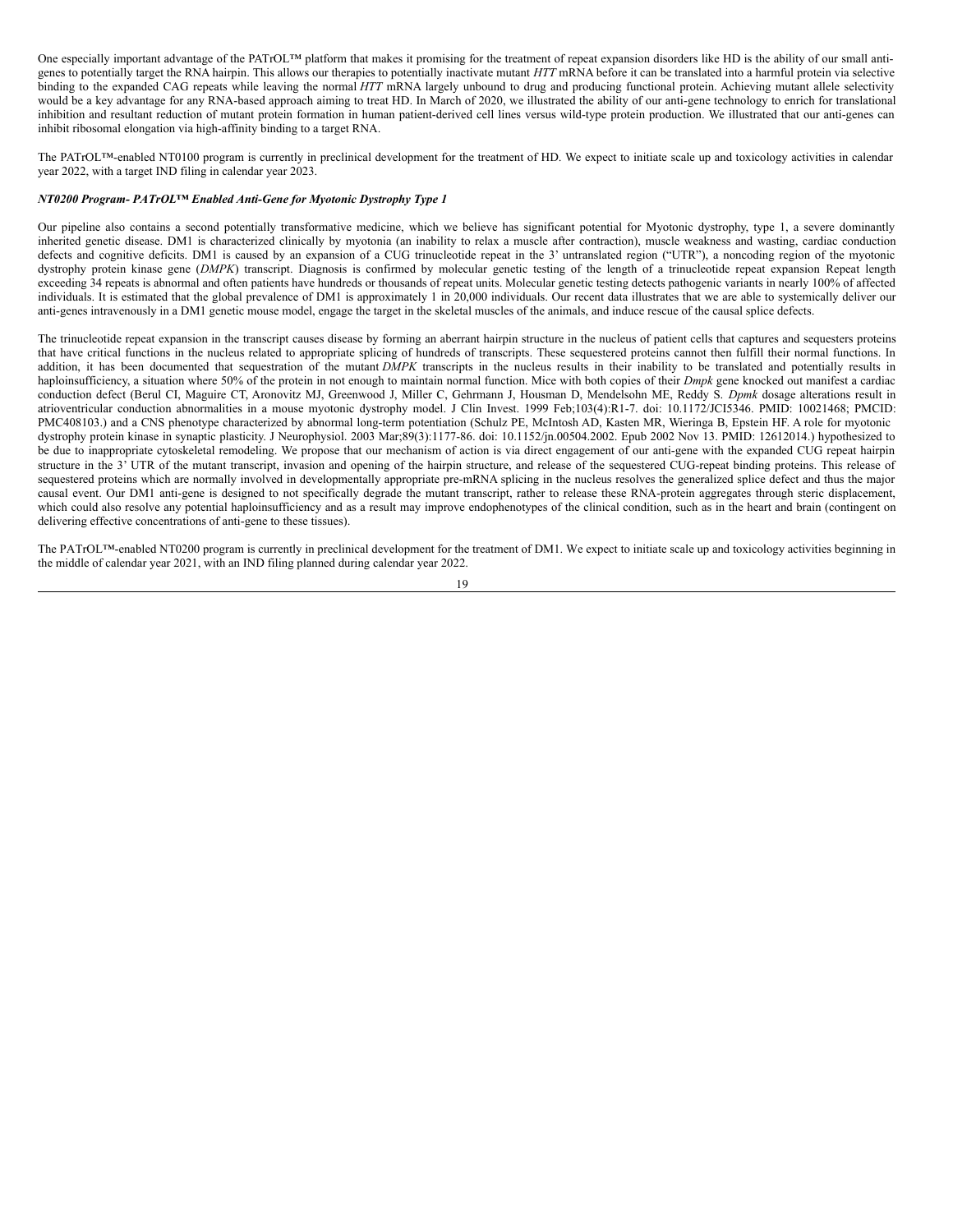#### *Additional Indications*

In addition, we are in the process of building an early stage pipeline of other therapies that focus on the unique advantages of our technology across a variety of diseases with an underlying genetic driver.

# **Critical Accounting Estimates and Policies**

The preparation of financial statements in accordance with United States generally accepted accounting principles ("U.S. GAAP") requires management to make estimates and assumptions that affect the amounts reported in our unaudited condensed consolidated financial statements and accompanying notes. Management bases its estimates on historical experience, market and other conditions, and various other assumptions it believes to be reasonable. Although these estimates are based on management's best knowledge of current events and actions that may impact us in the future, the estimation process is, by its nature, uncertain given that estimates depend on events over which we may not have control. If market and other conditions change from those that we anticipate, our unaudited condensed consolidated financial statements may be materially affected. In addition, if our assumptions change, we may need to revise our estimates, or take other corrective actions, either of which may also have a material effect in our unaudited condensed consolidated financial statements. We review our estimates, judgments, and assumptions used in our accounting practices periodically and reflect the effects of revisions in the period in which they are deemed to be necessary. We believe that these estimates are reasonable; however, our actual results may differ from these estimates.

Our critical accounting policies and estimates are discussed in our Annual Report on Form 10-K for the fiscal year ended September 30, 2020 and there have been no material changes to such policies or estimates during the six months ended March 31, 2021.

# **Recent Accounting Pronouncements**

Please refer to Note 2, Significant Accounting Policies—Recent Accounting Pronouncements, in Item 1, Financial Statements, for a discussion of recent accounting pronouncements.

#### **Results of Operations**

Results of operations for the quarter ended March 31, 2021 reflect the following changes from the quarter ended March 31, 2020:

|                                              |    | Three Months ended March 31, |             |   |             |   |               |
|----------------------------------------------|----|------------------------------|-------------|---|-------------|---|---------------|
|                                              |    |                              | 2021        |   | 2020        |   | Change        |
| <b>OPERATING EXPENSES</b>                    |    |                              |             |   |             |   |               |
| General and administrative                   |    | ъ                            | 2,721,640   | S | 2,739,021   | У | (17, 381)     |
| Research and development                     |    |                              | 3,174,129   |   | 1,616,009   |   | 1,558,120     |
| TOTAL OPERATING EXPENSES                     |    |                              | 5,895,769   |   | 4,355,030   |   | 1,540,739     |
| <b>LOSS FROM OPERATIONS</b>                  |    |                              | (5,895,769) |   | (4,355,030) |   | (1, 540, 739) |
| OTHER INCOME (EXPENSE)                       |    |                              |             |   |             |   |               |
| Interest expense                             |    |                              | (6, 460)    |   | (342)       |   | (6,118)       |
| Interest income                              |    |                              | 9,466       |   |             |   | 9,466         |
| Change in fair value of warrant liabilities  |    |                              | 90,597      |   | 69,944      |   | 20,653        |
| Equity in losses on equity method investment |    |                              | (36,127)    |   | (92, 842)   |   | 56,715        |
| Other income                                 |    |                              | 316,724     |   |             |   | 316,724       |
| Total other expenses, net                    |    |                              | 374,200     |   | (23,240)    |   | 397,440       |
| <b>NET LOSS</b>                              |    |                              | (5,521,569) |   | (4,378,270) |   | (1, 143, 299) |
|                                              | 20 |                              |             |   |             |   |               |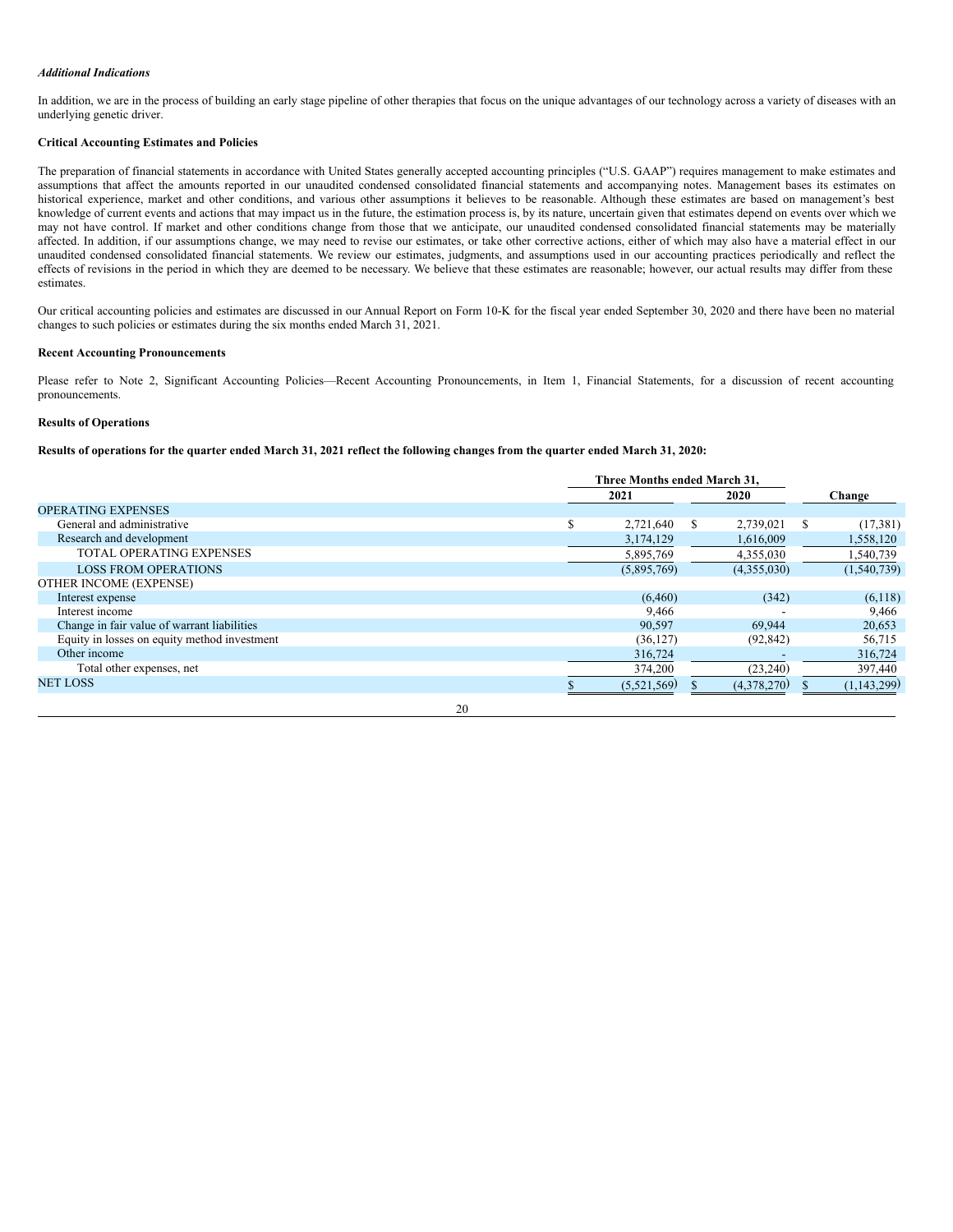During the quarter ended March 31, 2021, our operating loss increased by \$1.5 million compared to the quarter ended March 31, 2020. Our net loss increased by \$1.1 million for the quarter ended March 31, 2021, as compared to the quarter ended March 31, 2020. Until we are able to generate revenue from product sales, our management expects to continue to incur net losses.

# *General and Administrative Expenses*

General and administrative expenses consist primarily of legal and professional fees, wages, stock-based compensation and insurance. General and administrative expenses decreased by \$0.02 million for the quarter ended March 31, 2021, as compared to the quarter ended March 31, 2020, primarily due to decreases in stock-based compensation expense, accounting and legal costs, offset by increases in patent fees, settlement costs, professional fees, and employee head count.

### *Research and Development Expenses*

Research and development expenses consist primarily of professional fees, research, development, and manufacturing expenses, and wages and stock-based compensation. Research and development expenses increased by \$1.6 million for the quarter ended March 31, 2021, as compared to the quarter ended March 31, 2020, primarily due to increases in manufacturing expenses, employee head count, the ramp up of research and development activities and professional fees.

## *Change in Fair Value of Warrant Liabilities*

Change in fair value of warrant liabilities reflects the changes in the fair value of outstanding warrants which is primarily driven by changes in our stock price. We recognized a gain of \$0.09 million from the change in fair value of warrant liabilities for the quarter ended March 31, 2021, as compared to a gain of \$0.07 million for the quarter ended March 31, 2020.

# *Equity in Losses on Equity Method Investment*

We account for our investment in DepYmed common shares using the equity method of accounting and record our proportionate share of DepYmed's net income and losses. Equity in losses was \$0.04 million for the quarter ended March 31, 2021, as compared to \$0.09 million for the quarter ended March 31, 2020.

# *Other Income*

We recognized other income of \$0.3 million during the quarter ended March 31, 2021 related to the sale of certain intellectual property to DepYmed in exchange for shares of Series A-4 preferred stock. There was no other income recognized during the quarter ended March 31, 2020.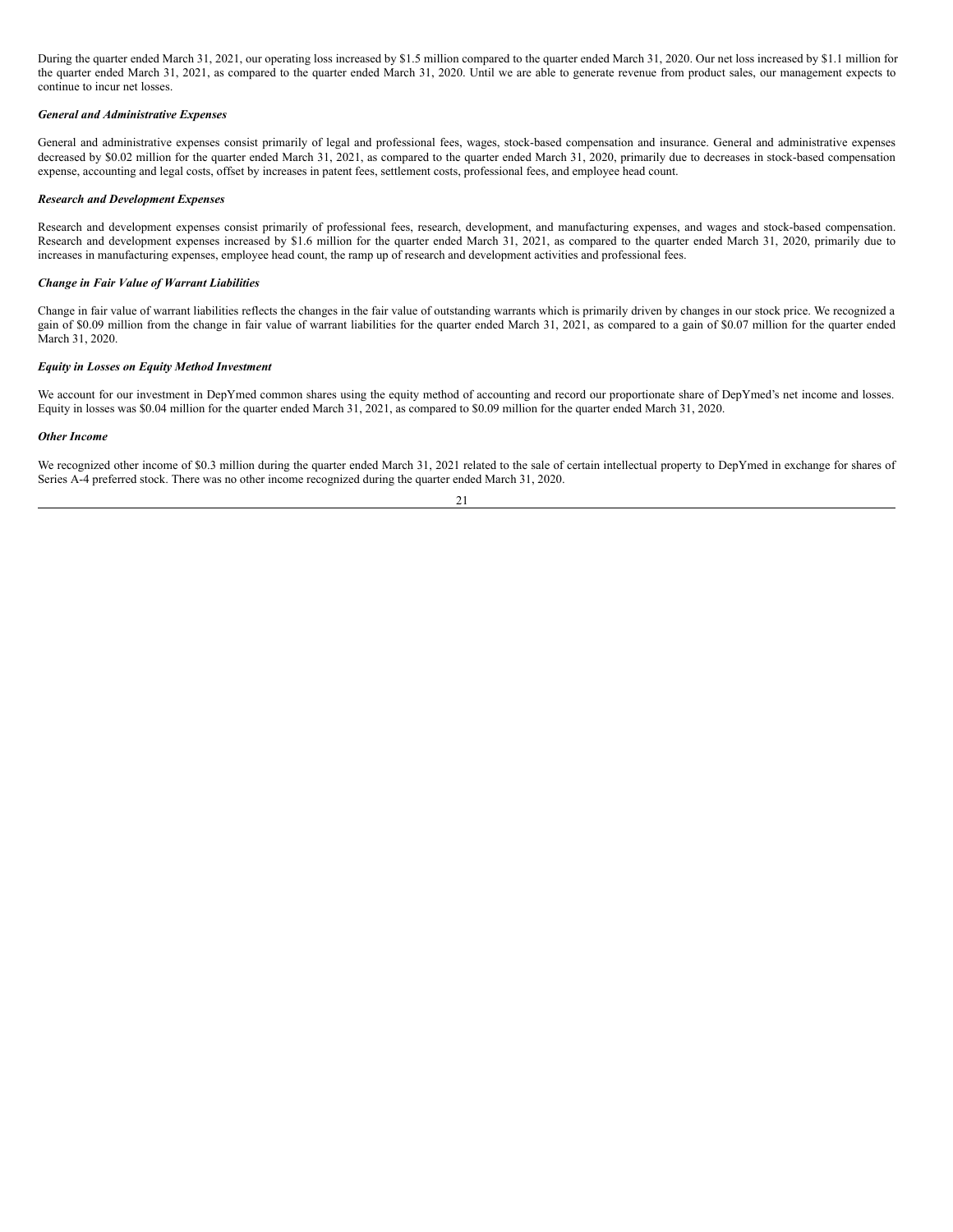# Results of operations for the six months ended March 31, 2021 reflect the following changes from the six months ended March 31, 2020:

|                                              | Six Months ended March 31. |     |             |   |             |
|----------------------------------------------|----------------------------|-----|-------------|---|-------------|
|                                              | 2021                       |     | 2020        |   | Change      |
| <b>OPERATING EXPENSES</b>                    |                            |     |             |   |             |
| General and administrative                   | 5,363,110                  | \$. | 5,293,701   | S | 69,409      |
| Research and development                     | 5,194,053                  |     | 2,843,695   |   | 2,350,358   |
| <b>TOTAL OPERATING EXPENSES</b>              | 10,557,163                 |     | 8,137,396   |   | 2,419,767   |
| <b>LOSS FROM OPERATIONS</b>                  | (10, 557, 163)             |     | (8,137,396) |   | (2,419,767) |
| OTHER INCOME (EXPENSE)                       |                            |     |             |   |             |
| Interest expense                             | (16, 197)                  |     | (1,653)     |   | (14, 544)   |
| Interest income                              | 9,466                      |     |             |   | 9,466       |
| Change in fair value of warrant liabilities  | 720,709                    |     | (624, 190)  |   | 1,344,899   |
| Equity in losses on equity method investment | (61, 539)                  |     | (117,351)   |   | 55,812      |
| Other income (expense)                       | 316,724                    |     | (3,230)     |   | 319,954     |
| Total other expenses, net                    | 969,163                    |     | (746, 424)  |   | 1,715,587   |
| <b>NET LOSS</b>                              | (9.588.000)                |     | (8,883,820) |   | (704.180)   |

During the six months ended March 31, 2021, our operating loss increased by \$2.4 million compared to the six months ended March 31, 2020. Our net loss increased by \$0.7 million for the six months ended March 31, 2021, as compared to the six months ended March 31, 2020. Until we are able to generate revenue from product sales, our management expects to continue to incur net losses.

#### *General and Administrative Expenses*

General and administrative expenses consist primarily of legal and professional fees, wages, stock-based compensation and insurance. General and administrative expenses increased by \$0.07 million for the six months ended March 31, 2021, as compared to the six months ended March 31, 2020, primarily due to increases in patent fees, professional fees, settlement costs, and employee head count, and mostly offset by decreases in stock-based compensation and accounting expenses.

# *Research and Development Expenses*

Research and development expenses consist primarily of professional fees, research, development, and manufacturing expenses, and wages and stock-based compensation. Research and development expenses increased by \$2.4 million for the six months ended March 31, 2021, as compared to the six months ended March 31, 2020, primarily due to increases in manufacturing expenses, employee head count, and the ramp up of research and development activities.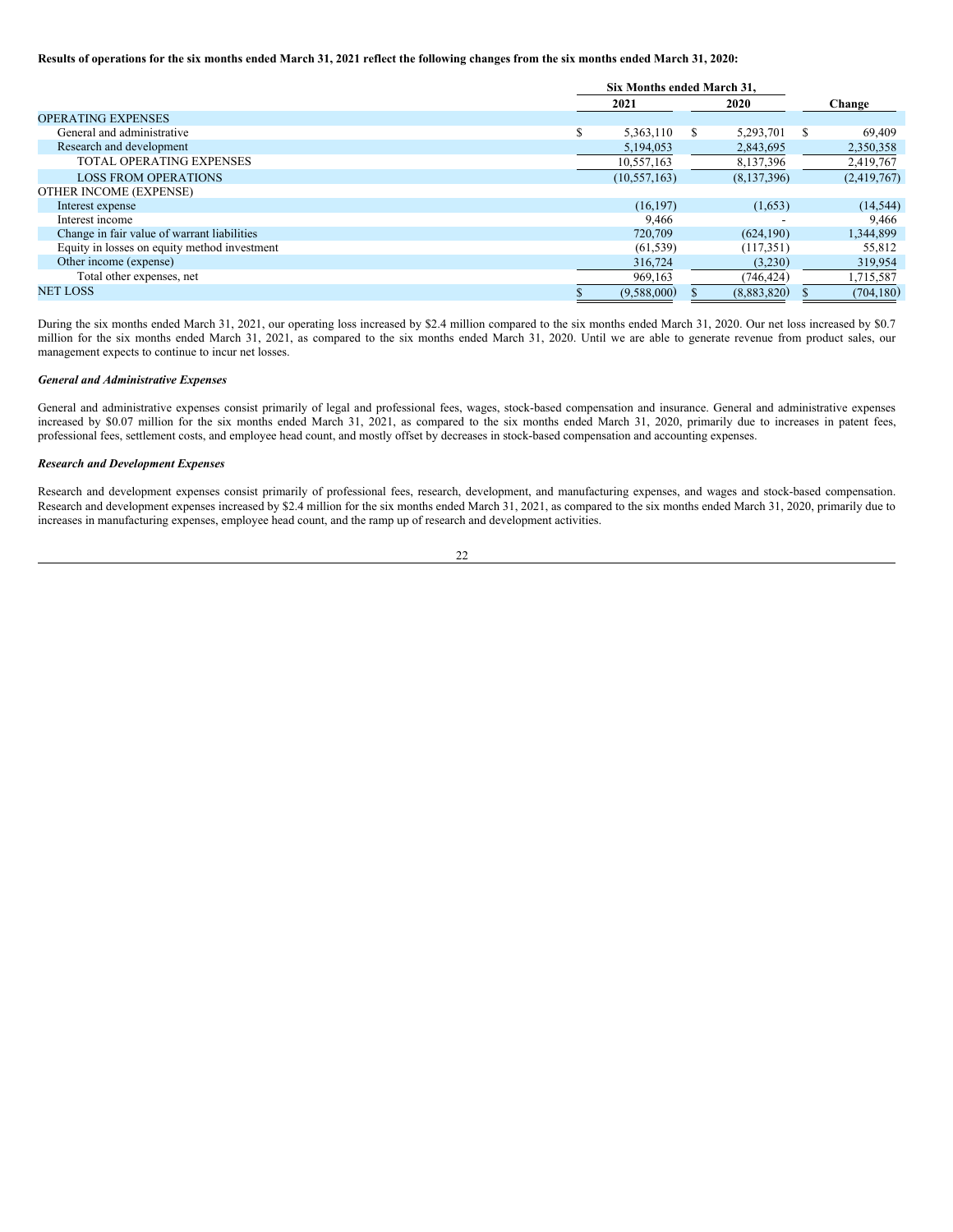# *Change in Fair Value of Warrant Liabilities*

Change in fair value of warrant liabilities reflects the changes in the fair value of outstanding warrants which is primarily driven by changes in our stock price. We recognized a gain of \$0.7 million from the change in fair value of warrant liabilities for the six months ended March 31, 2021, as compared to a loss of \$0.6 million for the six months ended March 31, 2020.

# *Equity in Losses on Equity Method Investment*

We account for our investment in DepYmed common shares using the equity method of accounting and record our proportionate share of DepYmed's net income and losses. Equity in losses was \$0.06 million for the six months ended March 31, 2021, as compared to \$0.1 million for the six months ended March 31, 2020.

# *Other Income (Expense)*

We recognized other income of \$0.3 million during the six months ended March 31, 2021 related to the sale of certain intellectual property to DepYmed in exchange for shares of Series A-4 preferred stock. There was an immaterial amount of other expense recognized during the six months ended March 31, 2020.

# **Liquidity, Capital Resources and Financial Condition**

We have had no revenues from product sales and have incurred operating losses since inception. As of March 31, 2021, we had an accumulated deficit of \$53.1 million. We have historically funded our operations through the sale of common stock and the issuance of convertible notes and warrants. We received \$33.3 million in net proceeds from our follow-on underwriting public offering of common stock in April 2020 and \$42.6 million in net proceeds from our April 2021 follow-on underwriting public offering of common stock.

We expect to continue to incur significant operating losses for the foreseeable future and may never become profitable. As a result, we will likely need to raise additional capital through one or more of the following: the issuance of additional debt or equity or the completion of a licensing transaction for one or more of our pipeline assets.

Net working capital decreased from September 30, 2020 to March 31, 2021 by \$8.3 million (to \$21.4 million from \$29.7 million). Our quarterly cash burn has increased compared to prior periods due to increased research and development and corporate activities and we expect it to continue to increase in future periods. We expect that our existing cash and cash equivalents, together with expected and committed cash from our existing collaboration, will be sufficient to fund our operations for at least the next twelve months and into calendar 2023. We have based this expectation on assumptions that may prove to be incorrect, and we may use our available capital resources sooner than we currently expect. In addition, we may elect to raise additional funds before we need them if the conditions for raising capital are favorable due to market conditions or strategic considerations, even if we expect we have sufficient funds for our current or future operating plans.

At present, we have no bank line of credit or other fixed source of capital reserves. Should we need additional capital in the future, we will be primarily reliant upon a private or public placement of our equity or debt securities, or a strategic transaction, for which there can be no warranty or assurance that we may be successful in such efforts. If we are unable to maintain sufficient financial resources, our business, financial condition and results of operations will be materially and adversely affected. This could affect future development and business activities and potential future clinical studies and/or other future ventures. Failure to obtain additional equity or debt financing will have a material, adverse impact on our business operations. There can be no assurance that we will be able to obtain the needed financing to achieve our goals on acceptable terms or at all.

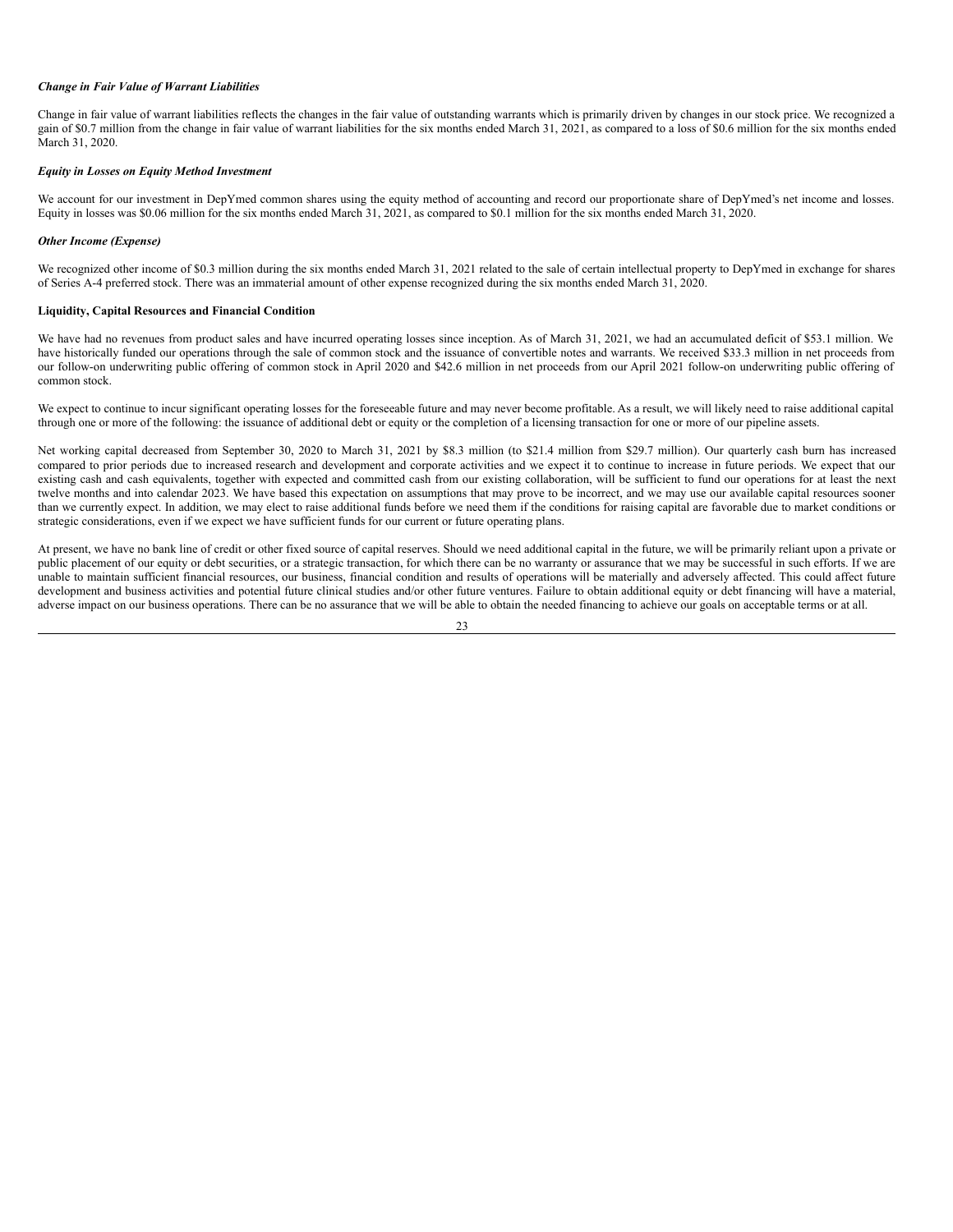# **Cash Flow Summary**

The following table summarizes selected items in our unaudited condensed consolidated statements of cash flows:

|                                           | Six Months ended March 31. |  |             |
|-------------------------------------------|----------------------------|--|-------------|
|                                           | 2021                       |  | 2020        |
| Net cash used in operating activities     | (7.301.524)                |  | (4,257,183) |
| Net cash used in investing activities     | (417.896)                  |  | (161, 916)  |
| Net cash used in financing activities     | (26.111)                   |  | (122, 919)  |
| Net decrease in cash and cash equivalents | (7.745.531)                |  | (4,542,018) |

# *Operating Activities*

Net cash used in operating activities was approximately \$7.3 million for the six months ended March 31, 2021, as compared to approximately \$4.3 million for the six months ended March 31, 2020. Net cash used in operating activities in the six months ended March 31, 2021 was primarily the result of our net loss, the change in the fair value of warrant liabilities, gain on sale of intellectual property and cash used for the security deposit and prepayment of rent under our new operating lease for office and laboratory space, offset by our stock-based compensation expense and increases in accounts payable and accrued expenses. Net cash used in operating activities in the six months ended March 31, 2020 was primarily the result of our net loss, offset by our stock-based compensation expense and the change in fair value of warrant liabilities.

#### *Investing Activities*

Net cash used in investing activities was approximately \$0.4 million for the six months ended March 31, 2021, as compared to \$0.2 million for the six months ended March 31, 2020. Net cash used in investing activities for both periods was primarily the result of purchases of laboratory equipment.

#### *Financing Activities*

Net cash used in financing activities was approximately \$0.03 million for the six months ended March 31, 2021, as compared to \$0.1 million for the six months ended March 31, 2020. Net cash used in financing activities for the six months ended March 31, 2021 reflects the principal payments of financed insurance, and net proceeds from the exercise of stock options. Net cash used in financing activities for the six months ended March 31, 2021 reflects the principal payments of financed insurance.

#### **Off-Balance Sheet Arrangements**

As of March 31, 2021, we did not have any off-balance sheet arrangements as defined in Item 303(a)(4)(ii) of Regulation S-K.

# <span id="page-25-0"></span>**ITEM 3. QUANTITATIVE AND QUALITATIVE DISCLOSURES ABOUT MARKET RISK**

We are a smaller reporting company, as defined by Rule 12b-2 of the Securities Exchange Act of 1934, as amended, and are not required to provide the information required under this item.

# <span id="page-25-1"></span>**ITEM 4. CONTROLS AND PROCEDURES**

#### *Evaluation of Disclosure Controls and Procedures*

Our management, with the participation of our Chief Executive Officer and Chief Financial Officer, has evaluated the effectiveness of our disclosure controls and procedures (as defined in Rules 13a-15(e) and 15d-15(e) under the Exchange Act) as of March 31, 2021. Based on that evaluation, our Chief Executive Officer and Chief Financial Officer have concluded that as of March 31, 2021, our disclosure controls and procedures were effective to provide reasonable assurance that the information required to be disclosed in the reports that we file or submit under the Exchange Act is recorded, processed, summarized, and reported within the time periods specified in the SEC's rules and forms, and that such information is accumulated and communicated to management as appropriate to allow timely decisions regarding required disclosure.

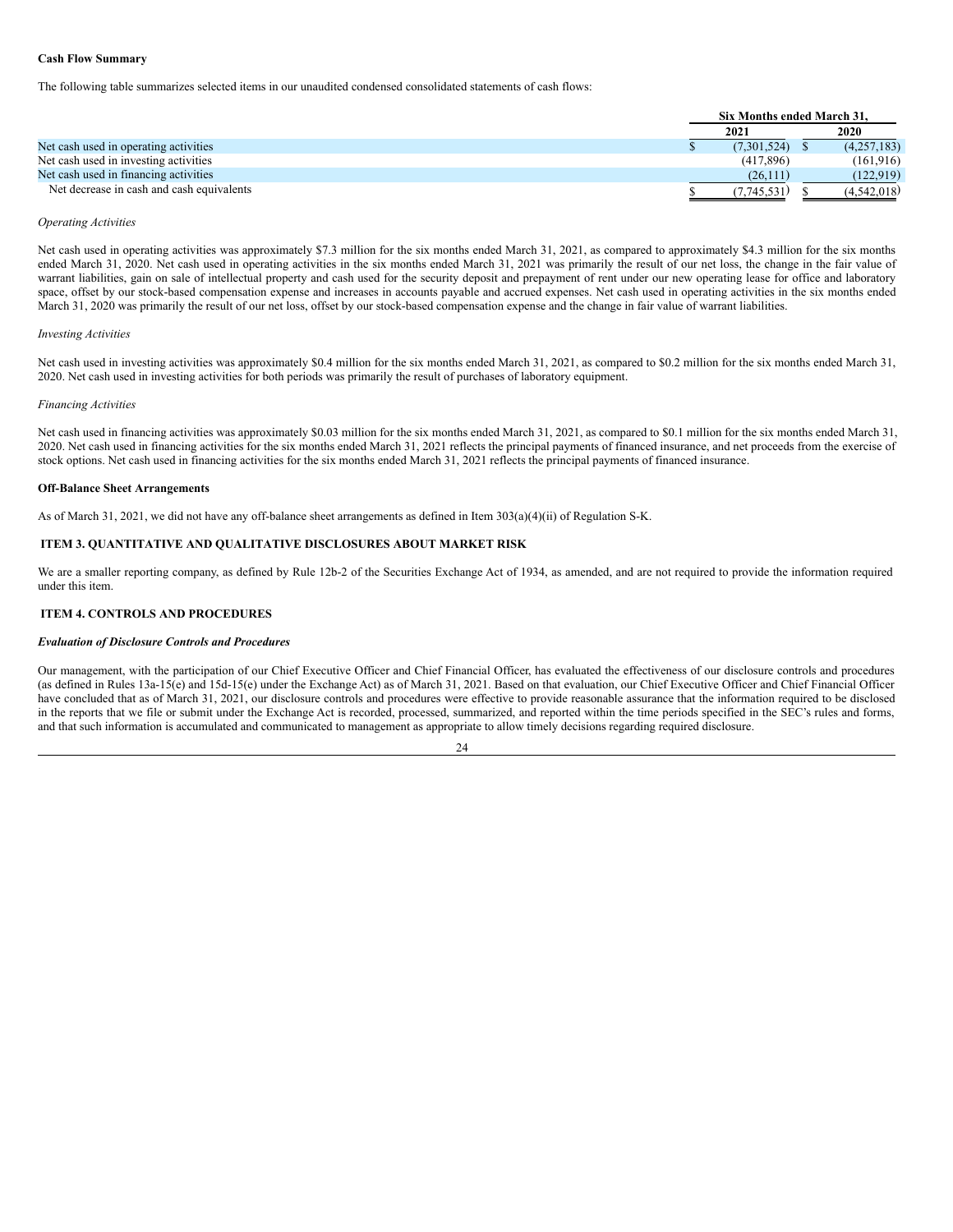# *Changes in Internal Control over Financial Reporting*

There have been no changes in our internal control over financial reporting that materially affected, or are reasonably likely to materially affect, our internal control over financial reporting during the quarterly period ended March 31, 2021.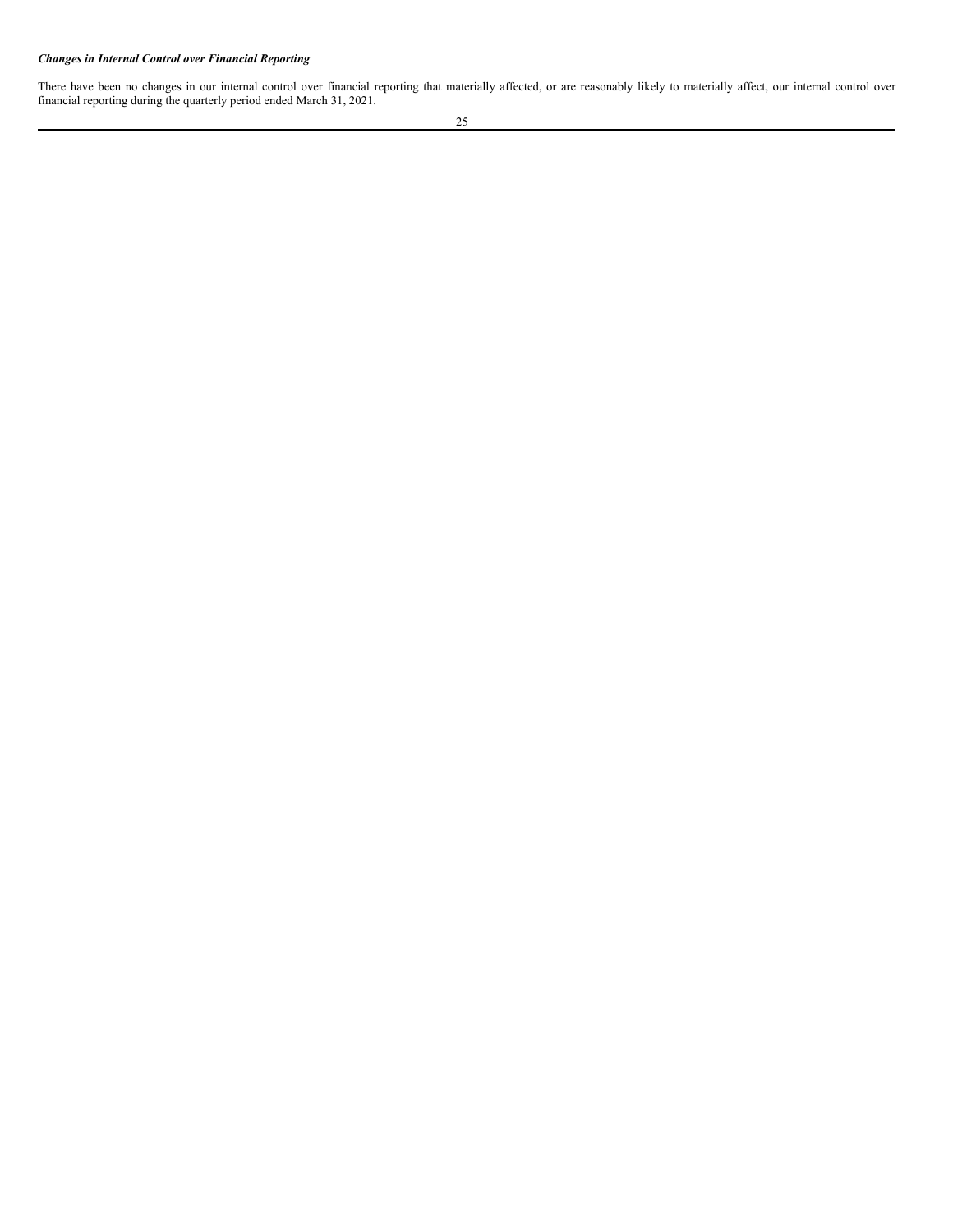# <span id="page-27-1"></span><span id="page-27-0"></span>**ITEM 1. LEGAL PROCEEDINGS**

We have become involved in certain legal proceedings and claims which arise in the normal course of business. If an unfavorable ruling were to occur, there exists the possibility of a material adverse impact on our results of operations, prospects, cash flows, financial position and brand.

On February 14, 2018, plaintiff Jeevesh Khanna, commenced an action in the Southern District of New York, against Ohr Pharmaceutical, Inc. ("Ohr") (which was the name of the Company prior to the completion of the merger with NeuBase Therapeutics, Inc., a Delaware corporation ("Legacy NeuBase"), in accordance with the terms of the Agreement and Plan of Merger and Reorganization entered into on January 2, 2019, as amended, pursuant to which (i) Ohr Acquisition Corp., a subsidiary of Ohr, merged with and into Legacy NeuBase, with Legacy NeuBase (renamed as "NeuBase Corporation") continuing as a wholly-owned subsidiary of Ohr and the surviving corporation of the merger and (ii) Ohr was renamed as "NeuBase Therapeutics, Inc." (the "Merger")) and several current and former officers and directors, alleging that they violated federal securities laws between June 24, 2014 and January 4, 2018. On August 7, 2018, the lead plaintiffs, now George Lehman and Insured Benefit Plans, Inc., filed an amended complaint, stating the class period to be April 8, 2014 through January 4, 2018. The plaintiffs did not quantify any alleged damages in their complaint but, in addition to attorneys' fees and costs, they seek to maintain the action as a class action and to recover damages on behalf of themselves and other persons who purchased or otherwise acquired Ohr common stock during the putative class period and purportedly suffered financial harm as a result. We and the individuals dispute these claims and intend to defend the matter vigorously. On September 17, 2018, Ohr filed a motion to dismiss the complaint. On September 20, 2019, the district court entered an order granting the defendants' motion to dismiss. On October 23, 2019, the plaintiffs filed a notice of appeal of that order dismissing the action and other related orders by the district court. After full briefing and oral argument, on October 9, 2020, the U.S. Court of Appeals for the Second Circuit issued a summary order affirming the district court's order granting the motion to dismiss and remanding the action to the district court to make a determination on the record related to plaintiffs' request for leave to file an amended complaint. On October 16, 2020, the district court requested the parties' positions as to how they proposed to proceed in light of the Second Circuit's decision. After letter briefing on this issue and plaintiffs' alternative request for leave to file a second amended complaint, on November 16, 2020, the district court denied plaintiffs' request to amend and dismissed with prejudice plaintiffs' claims. On December 16, 2020, plaintiffs filed a notice of appeal of that order denying plaintiffs leave to amend. Briefing on the appeal is currently due in the first half of 2021. This litigation could result in substantial costs and a diversion of management's resources and attention, which could harm our business and the value of our common stock.

On May 3, 2018, plaintiff Adele J. Barke, derivatively on behalf of Ohr, commenced an action against certain former directors of Ohr, including Michael Ferguson, Orin Hirschman, Thomas M. Riedhammer, June Almenoff and Jason S. Slakter in the Supreme Court, State of New York, alleging that the action was brought in the right and for the benefit of Ohr seeking to remedy their "breach of fiduciary duties, corporate waste and unjust enrichment that occurred between June 24, 2014 and the present." It does not quantify any alleged damages. We and the individuals dispute these claims and intend to defend the matter vigorously. Such litigation has been stayed pursuant to a stipulation by the parties, which has been so ordered by the court, pending a decision in the Southern District case on the motion to dismiss, but that status could change. This litigation could result in substantial costs and a diversion of management's resources and attention, which could harm our business and the value of our common stock.

On March 20, 2019, a putative class action lawsuit was filed in the United States District Court for District of Delaware naming as defendants Ohr and its board of directors, Legacy NeuBase and Ohr Acquisition Corp., captioned *Wheby v. Ohr Pharmaceutical, Inc., et al*., Case No. 1:19-cv-00541-UNA (the "Wheby Action"). The plaintiffs in the Wheby Action allege that the preliminary joint proxy/prospectus statement filed by Ohr with the SEC on March 8, 2019 contained false and misleading statements and omitted material information in violation of Section 14(a) of the Exchange Act and SEC Rule 14a-9 promulgated thereunder, and further that the individual defendants are liable for those alleged misstatements and omissions under Section 20(a) of the Exchange Act. The complaint in the Wheby Action has not been served on, nor was service waived by, any of the named defendants in that action. The action seeks, among other things, to rescind the Merger or an award of damages, and an award of attorneys' and experts' fees and expenses. The defendants dispute the claims raised in the Wheby Action. Management believes that the likelihood of an adverse decision from the sole remaining action is unlikely; however, the litigation could result in substantial costs and a diversion of management's resources and attention, which could harm our business and the value of our common stock.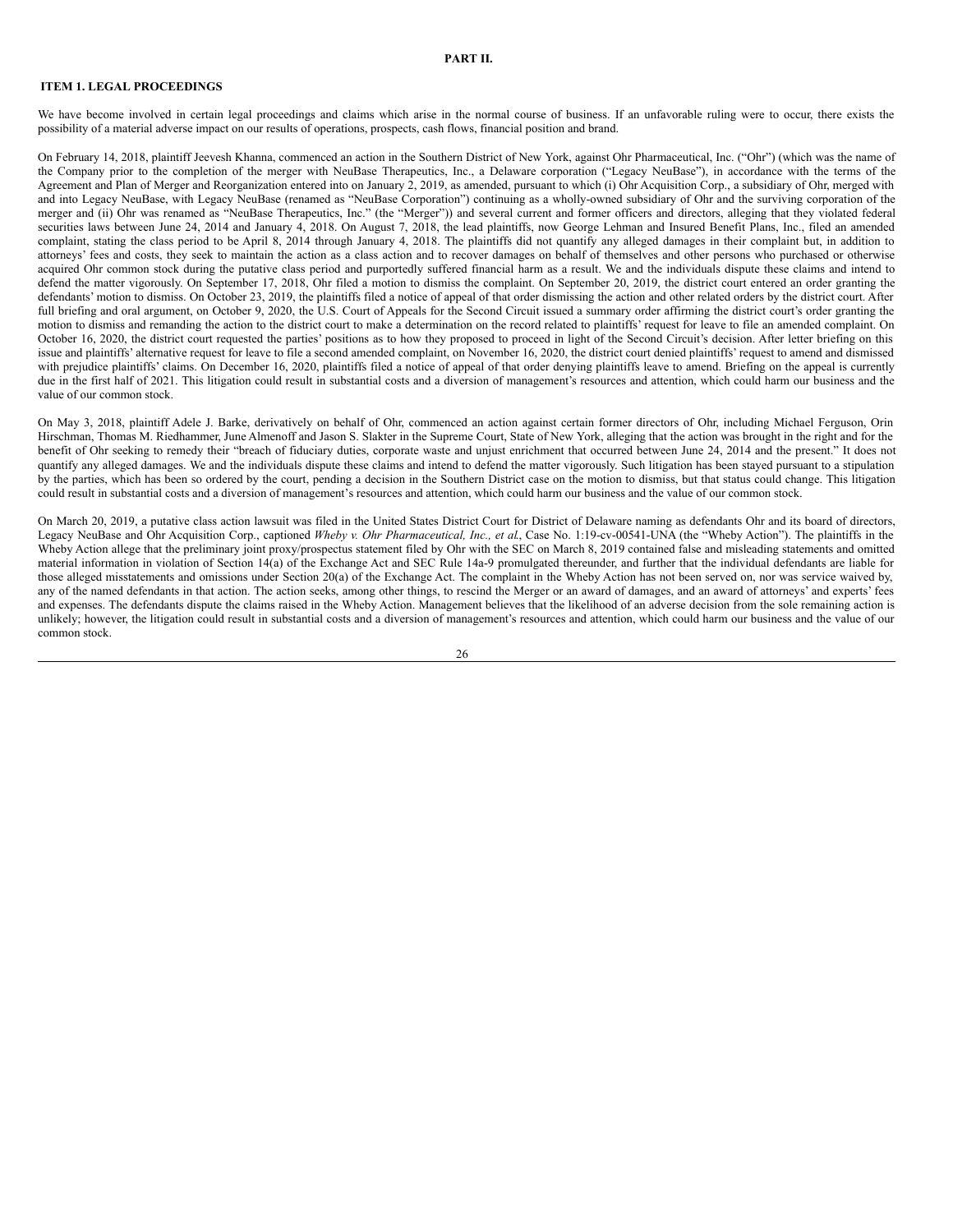# <span id="page-28-0"></span>**ITEM 1A. RISK FACTORS**

We operate in a dynamic and rapidly changing environment that involves numerous risks and uncertainties. Certain factors may have a material adverse effect on our business, prospects, financial condition and results of operations, and you should carefully consider them. Accordingly, in evaluating our business, in addition to other information contained in this Quarterly Report on Form 10-Q, you should carefully consider the factors discussed under the caption "Risk Factors" that appear in Item 1A of our Annual Report on Form 10-K for the year ended September 30, 2020, filed with the U.S. Securities and Exchange Commission ("SEC") on December 23, 2020. Other events that we do not currently anticipate or that we currently deem immaterial may also affect our business, prospects, financial condition and results of operations. There have been no material changes from the risk factors previously disclosed in our Annual Report on Form 10-K for the year ended September 30, 2020.

# <span id="page-28-1"></span>**ITEM 2. UNREGISTERED SALES OF EQUITY SECURITIES AND USE OF PROCEEDS**

Not applicable.

<span id="page-28-2"></span>**ITEM 3. DEFAULTS UPON SENIOR SECURITIES**

Not applicable.

<span id="page-28-3"></span>**ITEM 4. MINE SAFETY DISCLOSURES**

Not applicable.

# <span id="page-28-4"></span>**ITEM 5. OTHER INFORMATION**

Not applicable.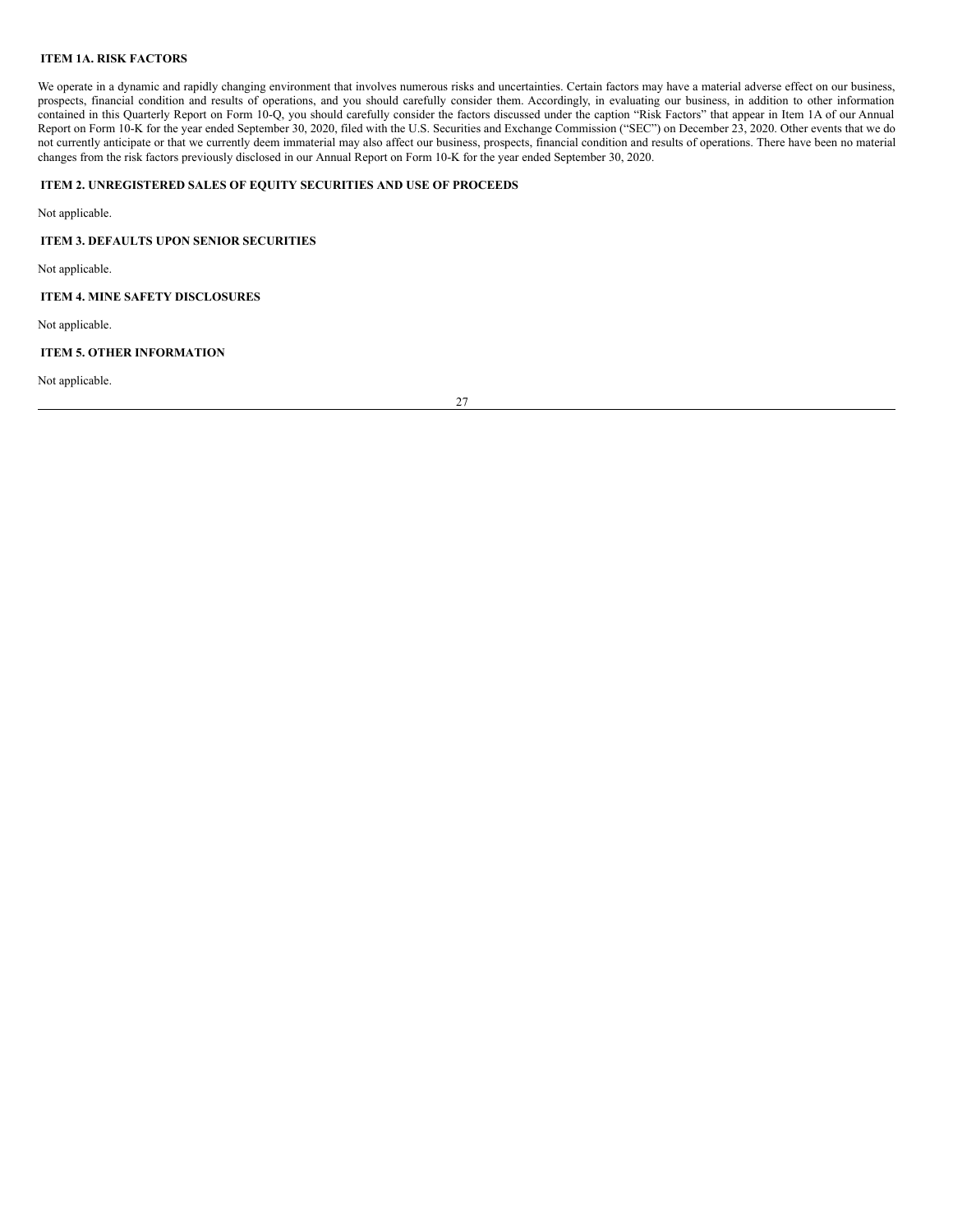# <span id="page-29-0"></span>**ITEM 6. EXHIBITS**

|                |                                                                                                                                                                                                      | <b>Incorporated by Reference</b> |            |                    |         |
|----------------|------------------------------------------------------------------------------------------------------------------------------------------------------------------------------------------------------|----------------------------------|------------|--------------------|---------|
| <b>Exhibit</b> |                                                                                                                                                                                                      |                                  | File       |                    |         |
| <b>Number</b>  | <b>Description</b>                                                                                                                                                                                   | Form                             | Number     | <b>Filing Date</b> | Exhibit |
| $2.1+$         | Agreement and Plan of Merger and Reorganization, dated as of January 2, 2019, by and<br>among Ohr Pharmaceutical, Inc., Ohr Acquisition Corp. and NeuBase Therapeutics, Inc.                         | $8-K$                            | 001-35963  | 1/3/2019           | 2.1     |
| 2.2            | First Amendment to the Agreement and Plan of Merger and Reorganization, dated as of<br>June 27, 2019, by and among Ohr Pharmaceutical, Inc., Ohr Acquisition Corp. and<br>NeuBase Therapeutics, Inc. | $8-K$                            | 001-35963  | 7/3/2019           | 2.1     |
| 3.1            | Amended and Restated Certificate of Incorporation of the Company.                                                                                                                                    | $8-K$                            | 001-35963  | 7/12/2019          | 3.1     |
| 3.2            | Amended and Restated Bylaws of the Company.                                                                                                                                                          | $8-K$                            | 001-35963  | 9/23/2019          | 3.1     |
| 4.2            | Form of Series A Warrant issued to investors pursuant to the Securities Purchase<br>Agreement, dated December 7, 2016, by and among Ohr Pharmaceutical, Inc. and the<br>purchasers listed therein.   | $8-K$                            | 001-35963  | 12/8/2016          | 4.1     |
| 4.3            | Form of Warrant issued to investors pursuant to the Securities Purchase Agreement, dated<br>as of April 5, 2017, by and among Ohr Pharmaceutical, Inc. and the purchasers listed<br>therein.         | $8-K$                            | 001-35963  | 4/6/2017           | 4.1     |
| 4.4            | Form of Common Stock Certificate.                                                                                                                                                                    | $S-8$                            | 333-233346 | 8/16/2019          | 4.17    |
| $31.1^*$       | Certification of Chief Executive Officer Pursuant to Section 302 of the Sarbanes-Oxley Act of 2002.                                                                                                  |                                  |            |                    |         |
| $31.2^*$       | Certification of Chief Financial Officer Pursuant to Section 302 of the Sarbanes-Oxley Act of 2002.                                                                                                  |                                  |            |                    |         |

 $32.1^*$  $32.1^*$ \* [Certification](#page-33-0) of Chief Executive Officer and Chief Financial Officer Pursuant to 18 U.S.C Section 1350, As Adopted Pursuant to Section 906 of the Sarbanes Oxley Act of 2002.

101.INS\* XBRL Instance Document.<br>101.SCH\* XBRL Taxonomy Extension

101.SCH\* XBRL Taxonomy Extension Schema Document.<br>101.CAL\* XBRL Taxonomy Extension Calculation Linkbas

101.CAL\* XBRL Taxonomy Extension Calculation Linkbase Document.<br>101.DEF\* XBRL Taxonomy Extension Definition Linkbase Document.

101.DEF\* XBRL Taxonomy Extension Definition Linkbase Document.<br>101.LAB\* XBRL Taxonomy Extension Label Linkbase Document.

101.LAB\* XBRL Taxonomy Extension Label Linkbase Document.<br>101.PRE\* XBRL Taxonomy Extension Presentation Linkbase Doc

XBRL Taxonomy Extension Presentation Linkbase Document.

\* Filed herewith.<br># Management co

Management compensatory plan or arrangement.

+ All schedules and exhibits to the agreement have been omitted pursuant to Item 601(b)(2) of Regulation S-K. A copy of any omitted schedule and/or exhibit will be furnished to the SEC upon request.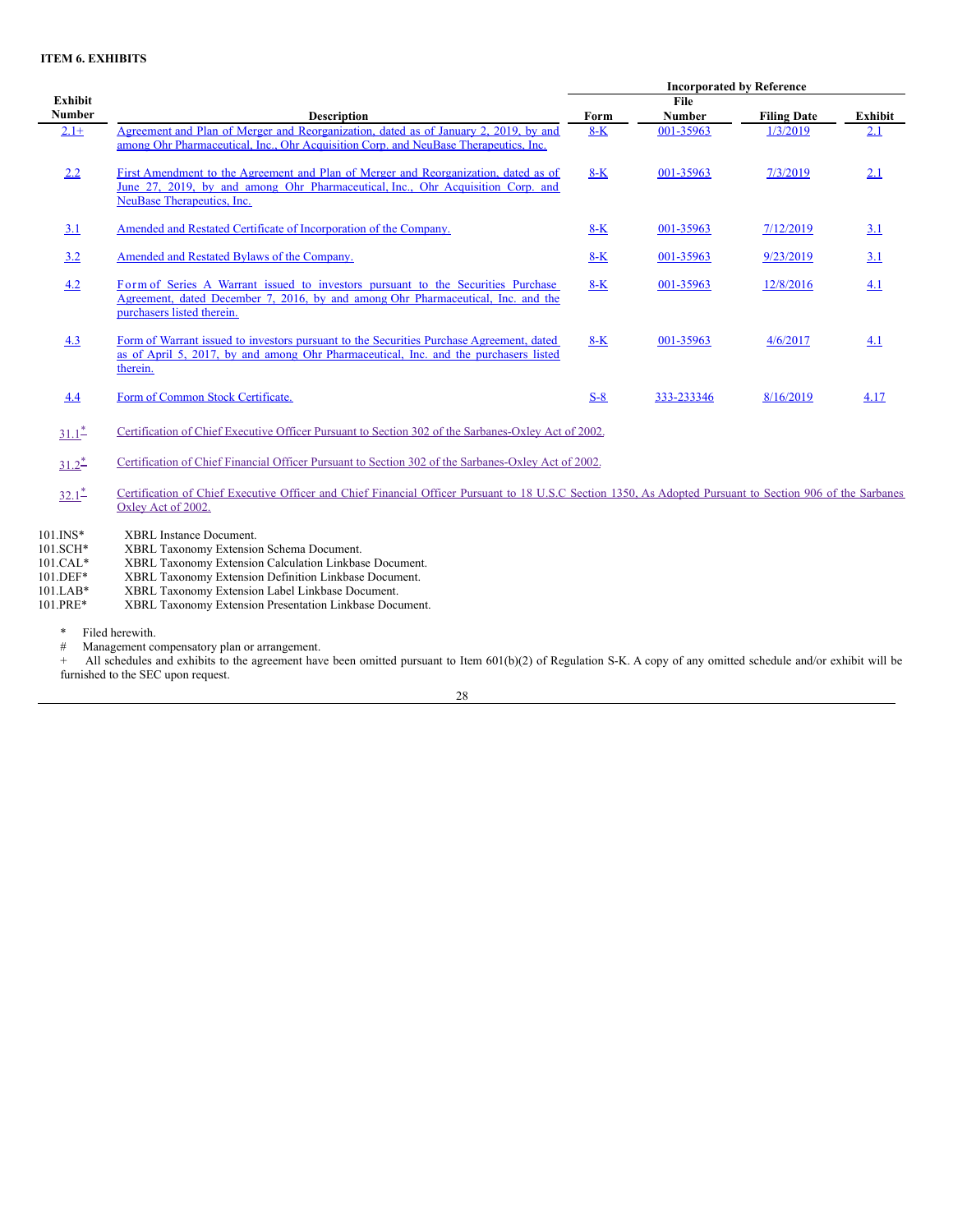# <span id="page-30-0"></span>**SIGNATURES**

Pursuant to the requirements of the Securities Exchange Act of 1934, the registrant has duly caused this report to be signed on its behalf by the undersigned thereunto duly authorized.

|                    | NeuBase Therapeutics, Inc.                                                                                      |  |
|--------------------|-----------------------------------------------------------------------------------------------------------------|--|
| Date: May 13, 2021 | /s/ Sam Backenroth<br>Sam Backenroth<br>Chief Financial Officer<br>(Principal Financial and Accounting Officer) |  |
|                    | 29                                                                                                              |  |
|                    |                                                                                                                 |  |
|                    |                                                                                                                 |  |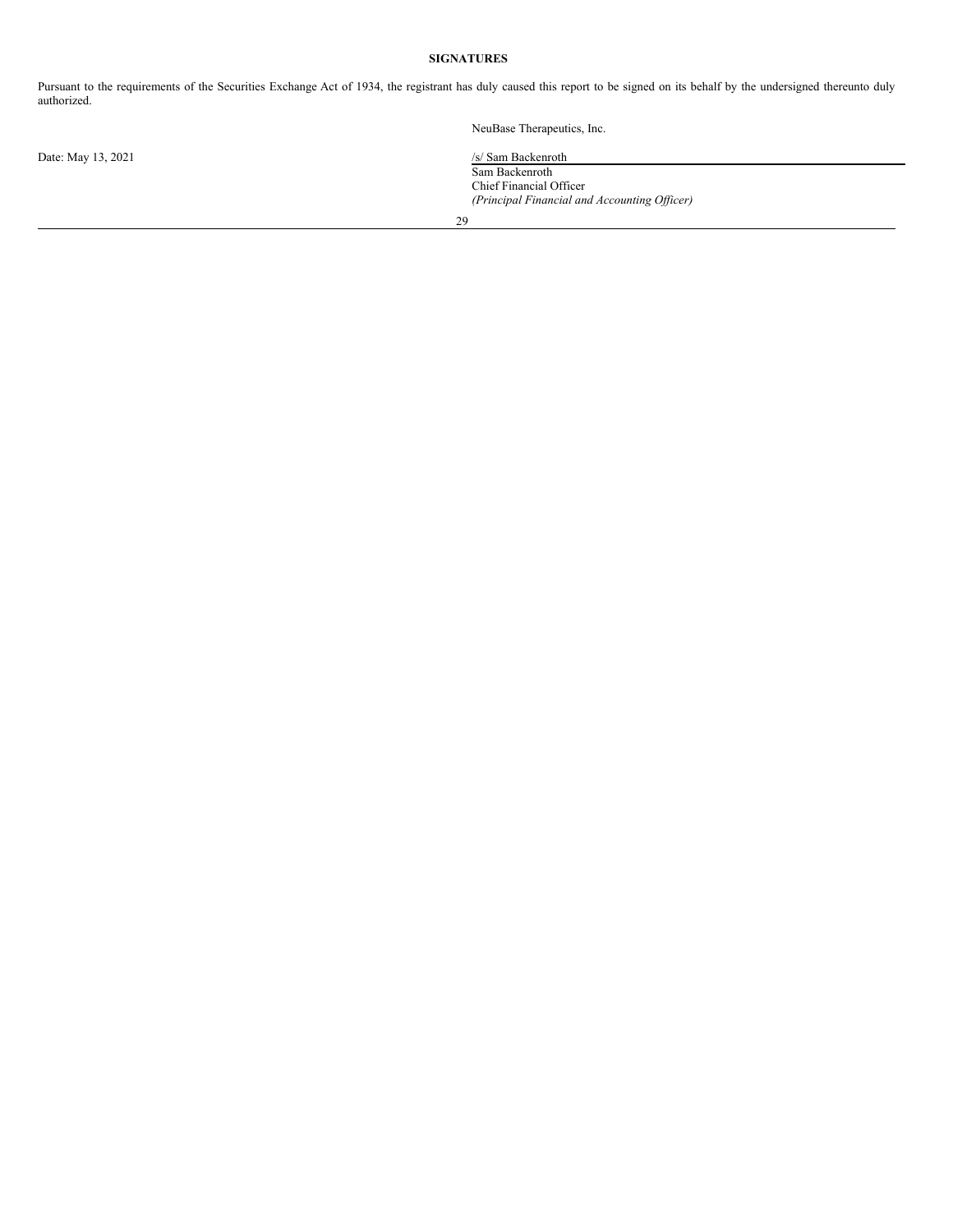# **CERTIFICATION PURSUANT TO RULES 13a-14(a) AND 15d-14(a) UNDER THE SECURITIES EXCHANGE ACT OF 1934, AS ADOPTED PURSUANT TO SECTION 302 OF THE SARBANES-OXLEY ACT OF 2002**

<span id="page-31-0"></span>I, Dietrich Stephan, Ph.D., certify that:

- 1. I have reviewed this Quarterly Report on Form 10-Q of NeuBase Therapeutics, Inc.;
- 2. Based on my knowledge, this report does not contain any untrue statement of a material fact or omit to state a material fact necessary to make the statements made, in light of the circumstances under which such statements were made, not misleading with respect to the period covered by this report;
- 3. Based on my knowledge, the financial statements, and other financial information included in this report, fairly present in all material respects the financial condition, results of operations and cash flows of the registrant as of, and for, the periods presented in this report;
- 4. The registrant's other certifying officer(s) and I are responsible for establishing and maintaining disclosure controls and procedures (as defined in Exchange Act Rules  $13a-15(e)$  and  $15d-15(e)$  and internal control over financial reporting (as defined in Exchange Act Rules  $13a-15(f)$  and  $15d-15(f)$ ) for the registrant and have:
	- a. Designed such disclosure controls and procedures, or caused such disclosure controls and procedures to be designed under our supervision, to ensure that material information relating to the registrant, including its consolidated subsidiaries, is made known to us by others within those entities, particularly during the period in which this report is being prepared;
	- b. Designed such internal control over financial reporting, or caused such internal control over financial reporting to be designed under our supervision, to provide reasonable assurance regarding the reliability of financial reporting and the preparation of financial statements for external purposes in accordance with generally accepted accounting principles;
	- c. Evaluated the effectiveness of the registrant's disclosure controls and procedures and presented in this report our conclusions about the effectiveness of the disclosure controls and procedures, as of the end of the period covered by this report based on such evaluation; and
	- d. Disclosed in this report any change in the registrant's internal control over financial reporting that occurred during the registrant's most recent fiscal quarter (the registrant's fourth fiscal quarter in the case of an annual report) that has materially affected, or is reasonably likely to materially affect, the registrant's internal control over financial reporting; and
- 5. The registrant's other certifying officer(s) and I have disclosed, based on our most recent evaluation of internal control over financial reporting, to the registrant's auditors and the audit committee of the registrant's board of directors (or persons performing the equivalent functions):
	- a. All significant deficiencies and material weaknesses in the design or operation of internal control over financial reporting which are reasonably likely to adversely affect the registrant's ability to record, process, summarize and report financial information; and
	- b. Any fraud, whether or not material, that involves management or other employees who have a significant role in the registrant's internal control over financial reporting.

Date: May 13, 2021 /s/ Dietrich Stephan By: /s/ Dietrich Stephan /s/ Dietrich Stephan

Dietrich Stephan, Ph.D. *President and Chief Executive Of icer* (Principal Executive Officer)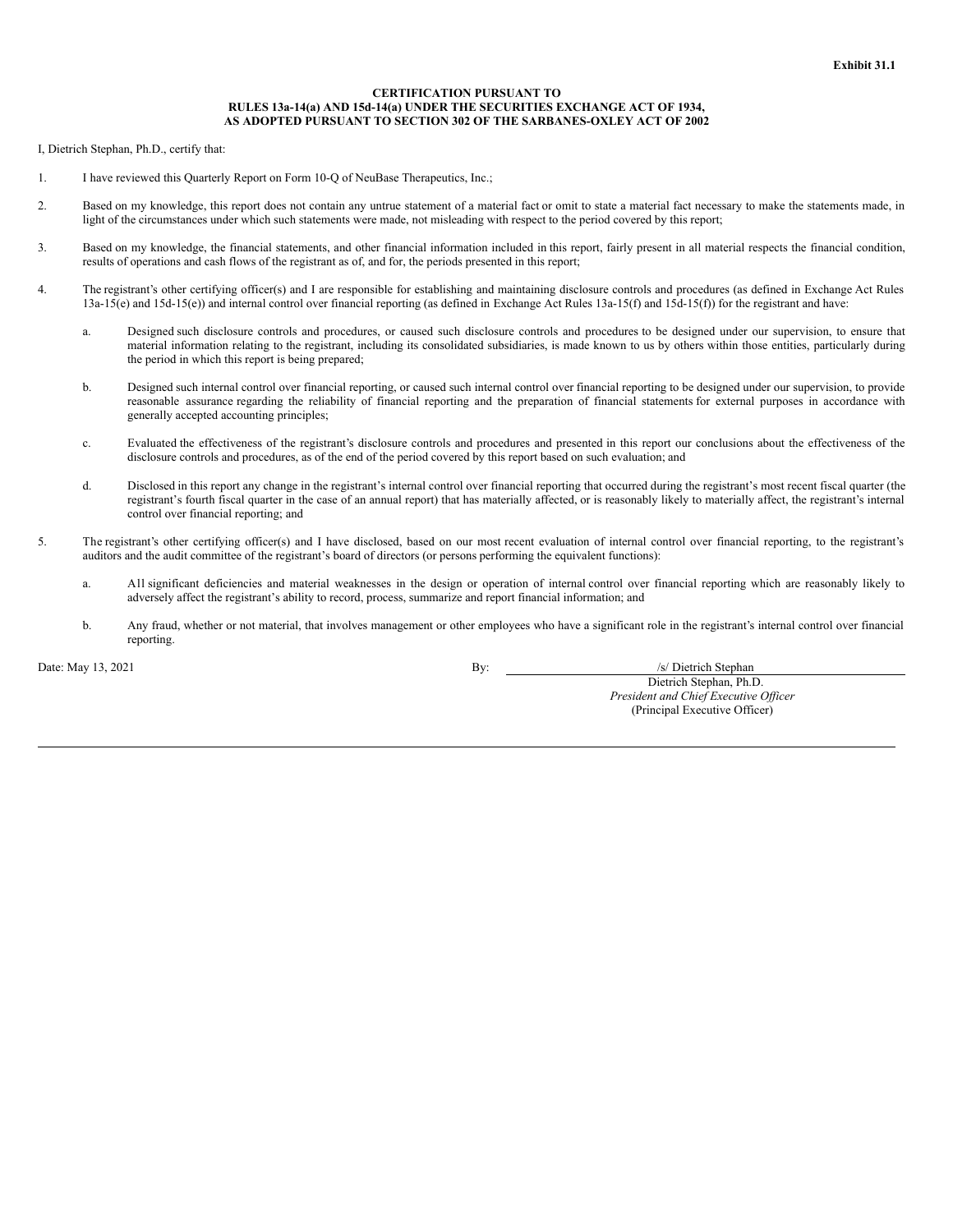# **CERTIFICATION PURSUANT TO RULES 13a-14(a) AND 15d-14(a) UNDER THE SECURITIES EXCHANGE ACT OF 1934, AS ADOPTED PURSUANT TO SECTION 302 OF THE SARBANES-OXLEY ACT OF 2002**

<span id="page-32-0"></span>I, Sam Backenroth, certify that:

- 1. I have reviewed this Quarterly Report on Form 10-Q of NeuBase Therapeutics, Inc.;
- 2. Based on my knowledge, this report does not contain any untrue statement of a material fact or omit to state a material fact necessary to make the statements made, in light of the circumstances under which such statements were made, not misleading with respect to the period covered by this report;
- 3. Based on my knowledge, the financial statements, and other financial information included in this report, fairly present in all material respects the financial condition, results of operations and cash flows of the registrant as of, and for, the periods presented in this report;
- 4. The registrant's other certifying officer(s) and I are responsible for establishing and maintaining disclosure controls and procedures (as defined in Exchange Act Rules 13a-15(e) and 15d-15(e)) and internal control over financial reporting (as defined in Exchange Act Rules 13a-15(f) and 15d-15(f)) for the registrant and have:
	- a. Designed such disclosure controls and procedures, or caused such disclosure controls and procedures to be designed under our supervision, to ensure that material information relating to the registrant, including its consolidated subsidiaries, is made known to us by others within those entities, particularly during the period in which this report is being prepared;
	- b. Designed such internal control over financial reporting, or caused such internal control over financial reporting to be designed under our supervision, to provide reasonable assurance regarding the reliability of financial reporting and the preparation of financial statements for external purposes in accordance with generally accepted accounting principles;
	- c. Evaluated the effectiveness of the registrant's disclosure controls and procedures and presented in this report our conclusions about the effectiveness of the disclosure controls and procedures, as of the end of the period covered by this report based on such evaluation; and
	- d. Disclosed in this report any change in the registrant's internal control over financial reporting that occurred during the registrant's most recent fiscal quarter (the registrant's fourth fiscal quarter in the case of an annual report) that has materially affected, or is reasonably likely to materially affect, the registrant's internal control over financial reporting; and
- 5. The registrant's other certifying officer(s) and I have disclosed, based on our most recent evaluation of internal control over financial reporting, to the registrant's auditors and the audit committee of the registrant's board of directors (or persons performing the equivalent functions):
	- a. All significant deficiencies and material weaknesses in the design or operation of internal control over financial reporting which are reasonably likely to adversely affect the registrant's ability to record, process, summarize and report financial information; and
	- b. Any fraud, whether or not material, that involves management or other employees who have a significant role in the registrant's internal control over financial reporting.

Date: May 13, 2021 **By:** /s/ Sam Backenroth

Sam Backenroth

*Chief Financial Of icer* (Principal Financial Officer)